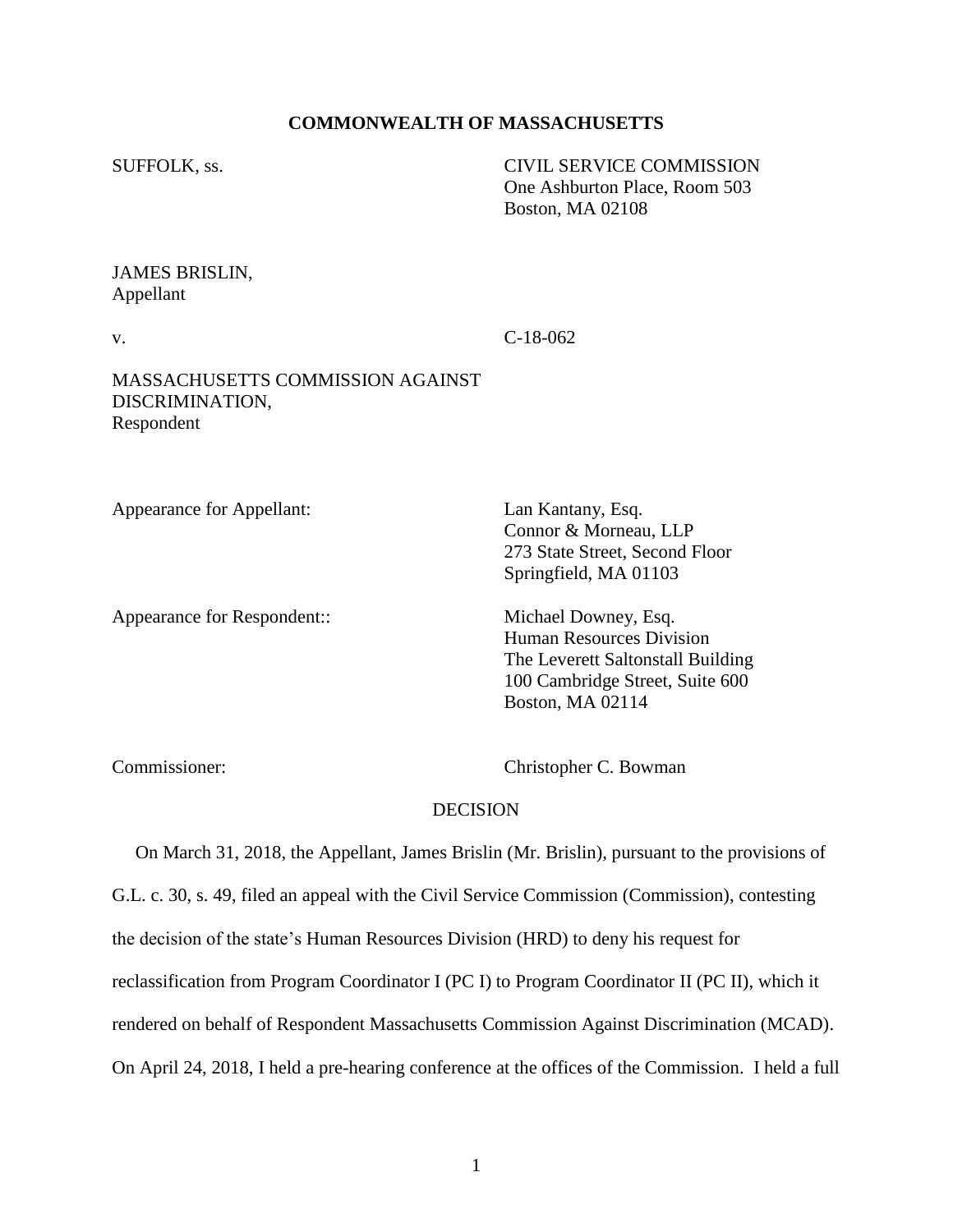hearing at the same location over three days on July 26, 2018, September 7, 2018, and November

20, 2018.<sup>1</sup> All witnesses, with the exception of the Mr. Brislin, were sequestered. The full

hearing was digitally recorded and both parties received three (3) CDs of the proceeding. On

February 4, 2019, the parties submitted proposed decisions.

# **FINDINGS OF FACT:**

The following documents were entered into evidence: Joint Exhibits  $1 - 9$ ; Respondent

Exhibits  $1-11$ ; Appellant Exhibits  $1-27$ ; and Lettered Exhibits  $A - H$ . Based on these documents

and the testimony of the following witnesses:

*Called by MCAD:*

- Sunila Thomas-George, Esq., Current Chairwoman, MCAD;
- Melanie Louie, Fiscal Officer, MCAD
- Geraldine Fasnacht, Esq., Enforcement Advisor Unit Supervisor, MCAD
- Nancy Daiute, Personnel Analyst, Organizational Development Group, HRD

## *Called by Mr. Brislin:*

 $\overline{a}$ 

- James Bailey Brislin, Esq., Appellant
- Jamie R. Williamson, Former Chairwoman, MCAD
- Yaw Gyebi, Jr., Esq., Former Chief of Enforcement, MCAD

and taking administrative notice of all matters filed in the case and pertinent statutes, regulations,

case law and policies, and reasonable inferences from the evidence, a preponderance of evidence

establishes the following findings of fact:

1. Mr. Brislin obtained a "bachelor of philosophy" degree from the Catholic University of America in 2006. He also has a juris doctor from Western New England College, which he obtained in 2013. (Testimony of Appellant)

<sup>1</sup> The Standard Adjudicatory Rules of Practice and Procedure, 801 CMR §§ 1.00, *et seq.*, apply to adjudications before the Commission with Chapter 31 or any Commission rules taking precedence.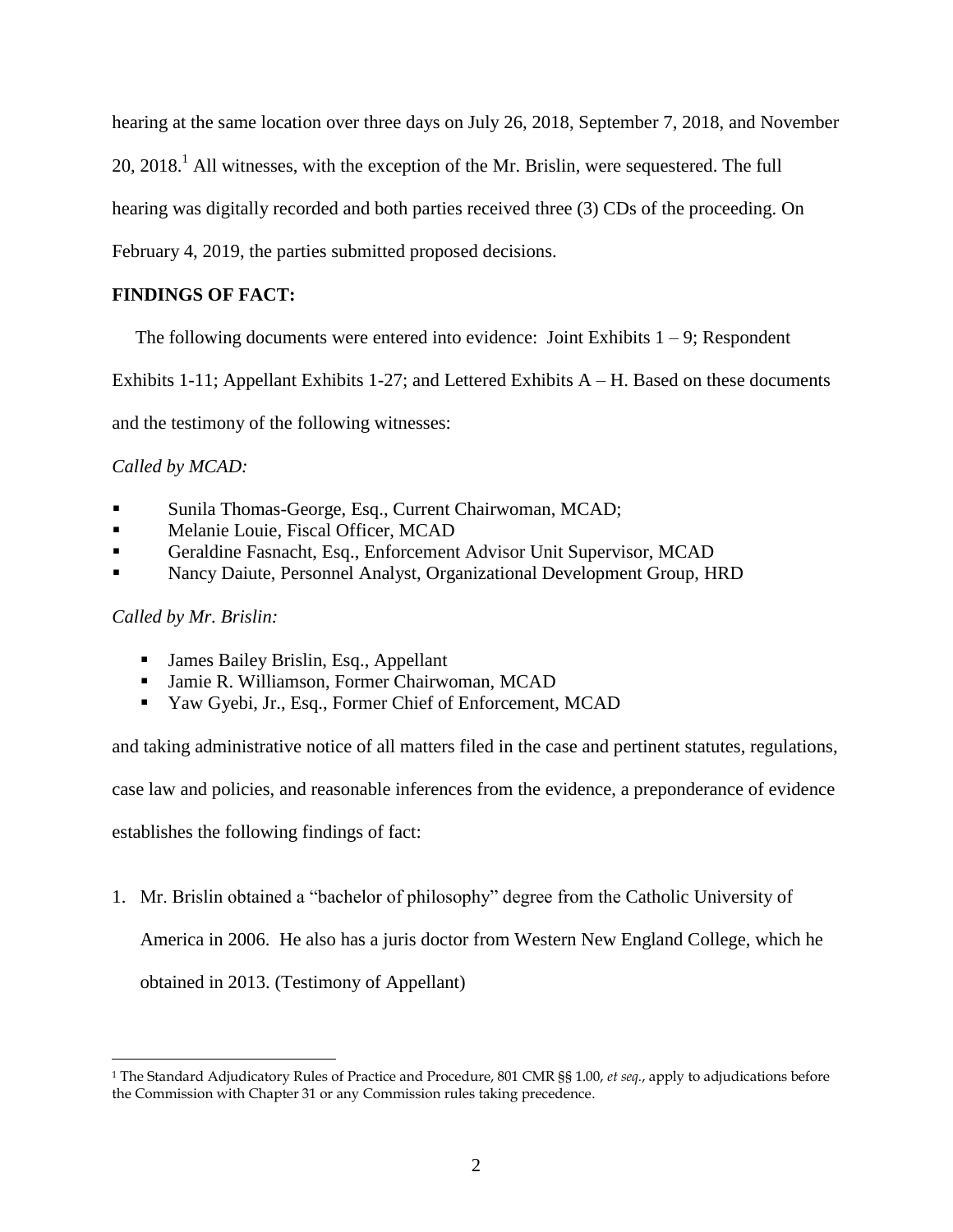- 2. He is a member of the bar in the Commonwealth of Massachusetts and in the U.S. District Court for the District Court of Massachusetts." (Testimony of Appellant) While attending law school, he was employed as a "legislative research and strategy director" at the Family Institute of Connecticut. Prior to that, he worked as a sales support specialist at the Aetna Life Insurance Company in their Middletown, CT facility. (Testimony of Appellant)
- 3. MCAD's mission is to eradicate discrimination in the Commonwealth of Massachusetts by investigating, prosecuting and adjudicating complaints of discrimination that occur in a variety of societal activities including but not limited to employment, housing, and access to places of public accommodation, education and outreach. (Testimony of Thomas George)
- 4. MCAD is led by three Commissioners, each appointed to three-year terms, one of which is designated as Chair by the Governor. MCAD's statewide investigations are divided into three geographical sections, with each area of coverage allocated to one of the three Commissioners. The MCAD's Springfield office is home to one Commissioner who covers investigations in the Berkshires, Springfield and most of Worcester. A second Commissioner, stationed at the MCAD's Boston headquarters, oversees investigations east of Worcester, including Boston, as well as the area north of Boston. (Testimony of Thomas George)
- 5. Sunila Thomas George is currently MCAD's Chairwoman. Ms. Thomas George's office is located in the MCAD's Boston office. In her capacity as Investigating Commissioner, Ms. Thomas George is responsible for overseeing investigations for all areas south of Boston, including the Cape & Islands region. (Testimony of Thomas George)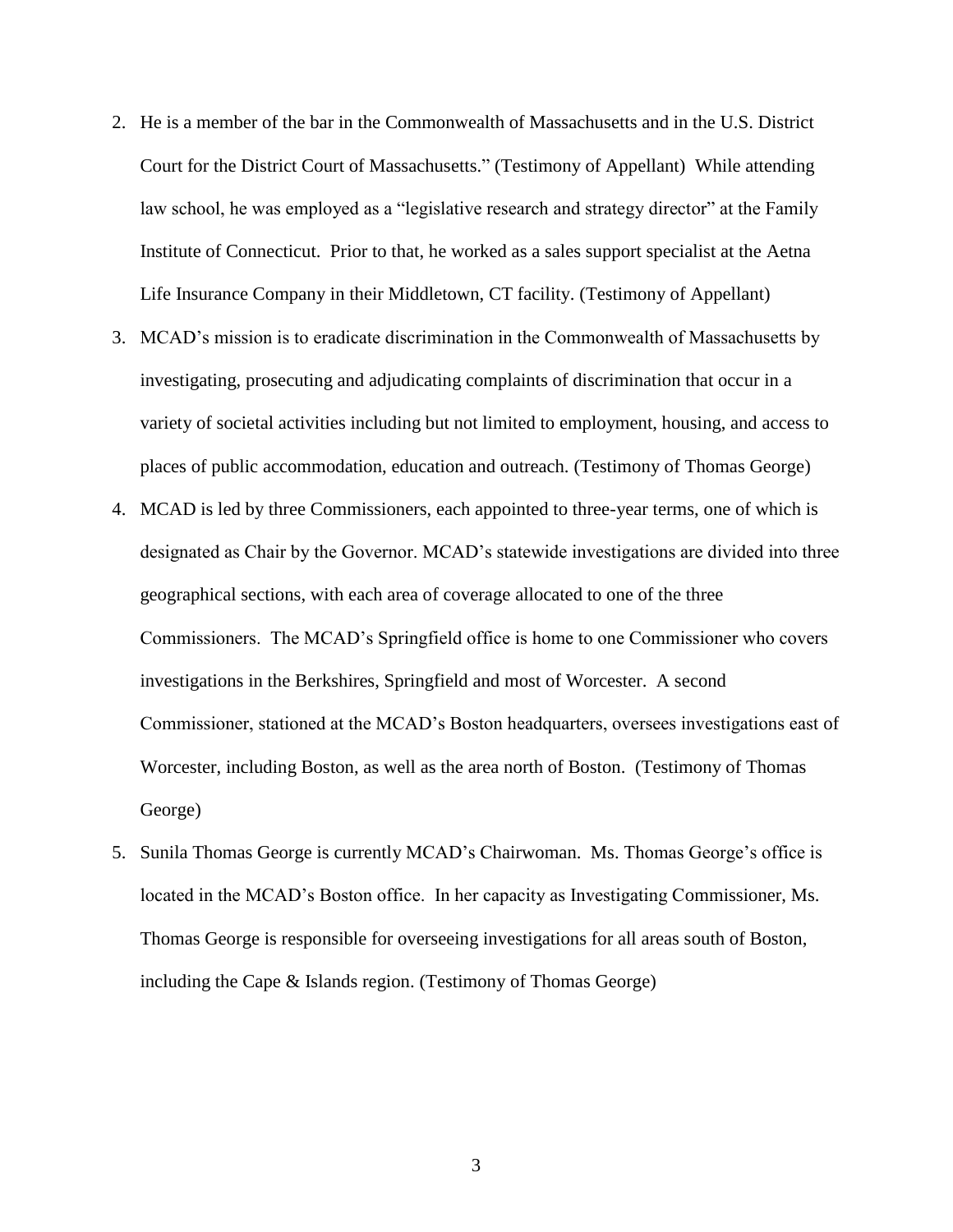- 6. As Chairwoman of the MCAD, Ms. Thomas George also serves as an Agency Head, overseeing staff, the Agency's budget, legislative affairs and overall day-to-day operations. (Testimony of Thomas George)
- 7. In 2012, Mr. Brislin obtained an internship in the Springfield office of MCAD, earning academic credit while enrolled in law school. (Testimony of Appellant)
- 8. According to Mr. Brislin, during his internship, he "was certified under Rule 303, and under my Rule 303 certification, I was allowed to assist in representing complainants in .. conciliation." (Testimony of Appellant)
- 9. According to Mr. Brislin, he was "basically the complainant's lawyer. I say 'assist', because the Commission's attorneys assist the complainant with preparing their case rather than representing the complainant. They are representing the Commission itself, but I … basically was the complainant's attorney in these conciliation hearings." (Testimony of Appellant)
- 10. Mr. Brislin continued working as an intern until July of 2012 when he applied and was hired by the MCAD as a contracted employee on a full-time basis. (Testimony of Appellant)
- 11. The position for which Mr. Brislin was hired was funded by a United States Department of Housing and Urban Development (HUD) grant awarded to MCAD. Mr. Brislin's contracted role had him involved in conducting investigations into fair housing and housing discrimination cases. (Testimony of Appellant)
- 12. In 2014, Mr. Brislin transitioned to a new contracted position, funded by a separate HUD grant, as a Fair Housing Policy Analyst. Under this grant, Mr. Brislin dealt with relevant legislation, policy and procedures. (Testimony of Appellant)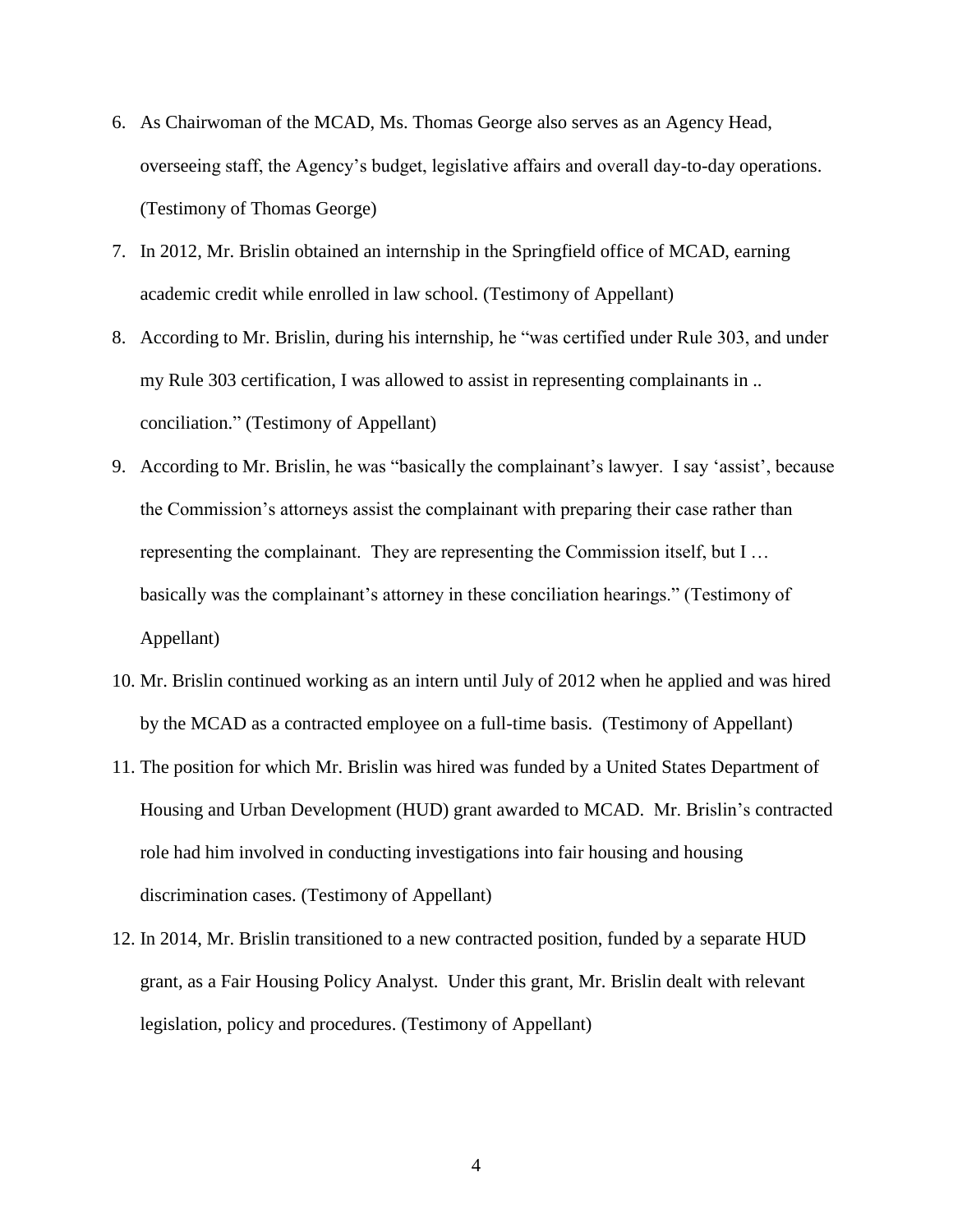- 13. During a Commissioners' meeting in 2015, Jamie Williamson (Ms. Williamson), the Commissioner who was designated as Chair at the time, and whose office was located in Springfield, stated that she wanted to create a full-time regular employee position for Mr. Brislin to provide Mr. Brislin with the benefits inherent in a full-time position for the Commonwealth. (Testimony of Thomas George)
- 14. Though she had not yet determined a specific job title for the position, Ms. Williamson shared what she envisioned in terms of the duties to be performed by the Appellant in the new role. He'd be tasked with preparing monthly and annual reports from the MCAD's Case Management System (CMS), assisting the Springfield office's personnel with basic level desktop IT support, in addition to serving as a "legislative liaison." Ms. Williamson further proposed that the position would be assigned to the Springfield office where she was located. (Testimony of Thomas George)
- 15. Ms. Thomas George had concerns about the proposal. With the State House located in Boston, Ms. Thomas George questioned Mr. Brislin's ability to provide effective legislative liaison services from Springfield. She also shared her doubts that the proposal best served the agency's needs. With the backlog of investigations constantly rising, Ms. Thomas George suggested that perhaps it would make more sense to create a new investigator position instead. (Testimony of Thomas George)
- 16. In December 2016, MCAD posted the vacancy as a Program Coordinator I (PC I) position. (Joint Exhibit 2)
- 17. The duties listed in the job posting were identical to those set forth by Ms. Williamson in her meeting with the Commissioners. (Testimony of Thomas George)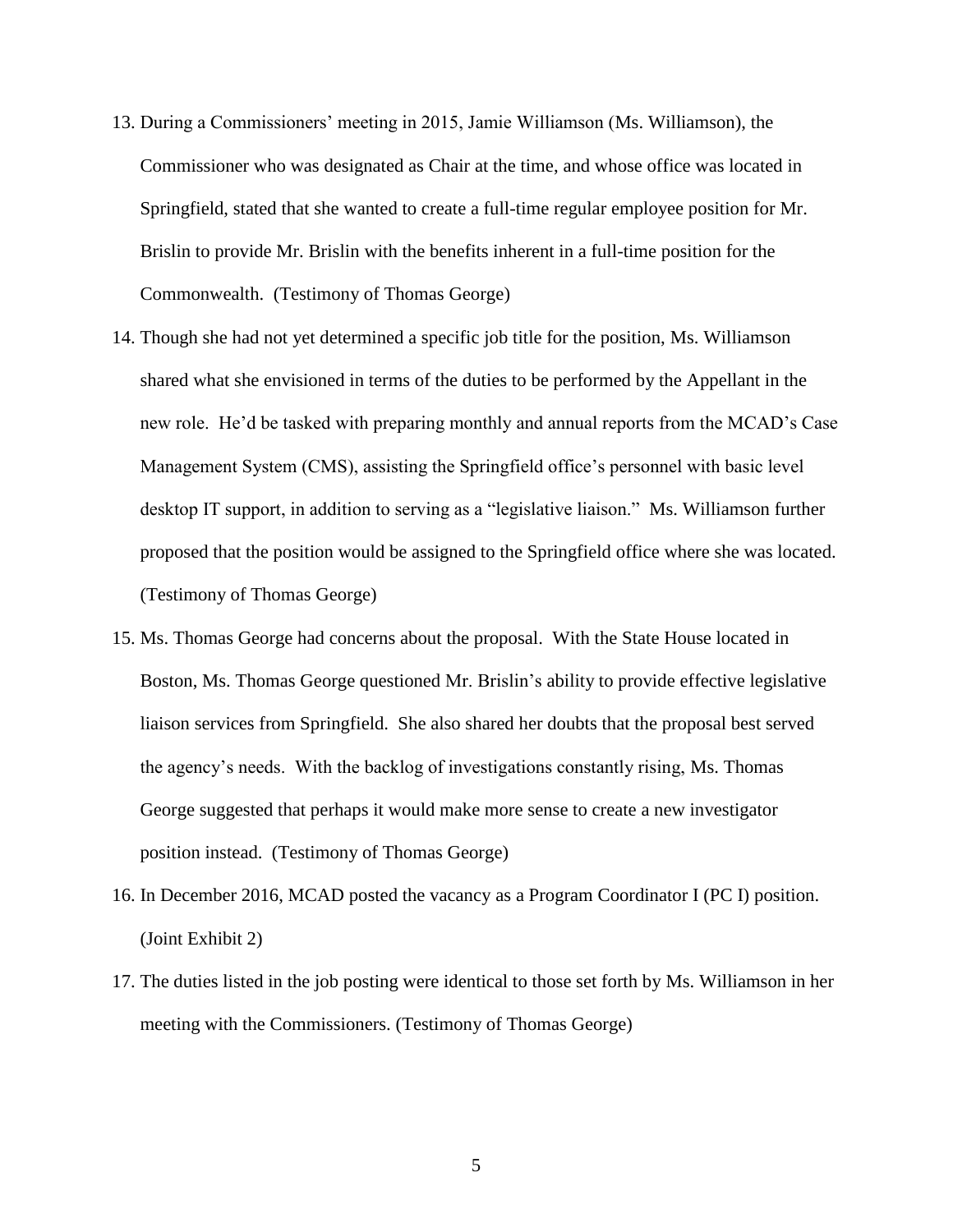- 18. Mr. Brislin, still employed in a contractor status as the Fair Housing Policy Analyst, submitted an application for consideration. MCAD hired Mr. Brislin for the PC I vacancy in January of 2016. (Testimony of Appellant)
- 19. Eight (8) duties and responsibilities were contained in the job description (Form 30) for the position:
	- 1) Assist, prepare and analyze CMS reports, memoranda, etc. for accuracy, completeness, and content for reporting and to take the appropriate action to resolve problems.
	- 2) Support and assist department personnel with computer software and hardware issues;
	- 3) Assist with and provide technical assistance with the present Case Management System (CMS);
	- 4) Coordinate communication and outreach between MCAD and legislators, community members, elected officials and non-government officials from designated regions of Massachusetts:
	- 5) Performs, develops and provides research, special data collection, reports and proposals to MCAD Senior Staff.
	- 6) Actively tracks and reports on legislation and political activity of relevance to the MCAD;
	- 7) Perform operational risk assessments and reporting;
	- 8) Provides operation testing and coordination for the field offices including but not limited to the Continuity of Operations Plan (COOP);
	- 9) Perform other work/projects/tasks as assigned and be an energetic, enthusiastic and committed advocate for all of MCAD's programs.

(Joint Exhibit 1)

20. During the first quarter of 2017, Mr. Brislin began "making waves with Lennie De Souza

Smith [former CFO]. I was telling her that it's not fair; that I have far more duties, far more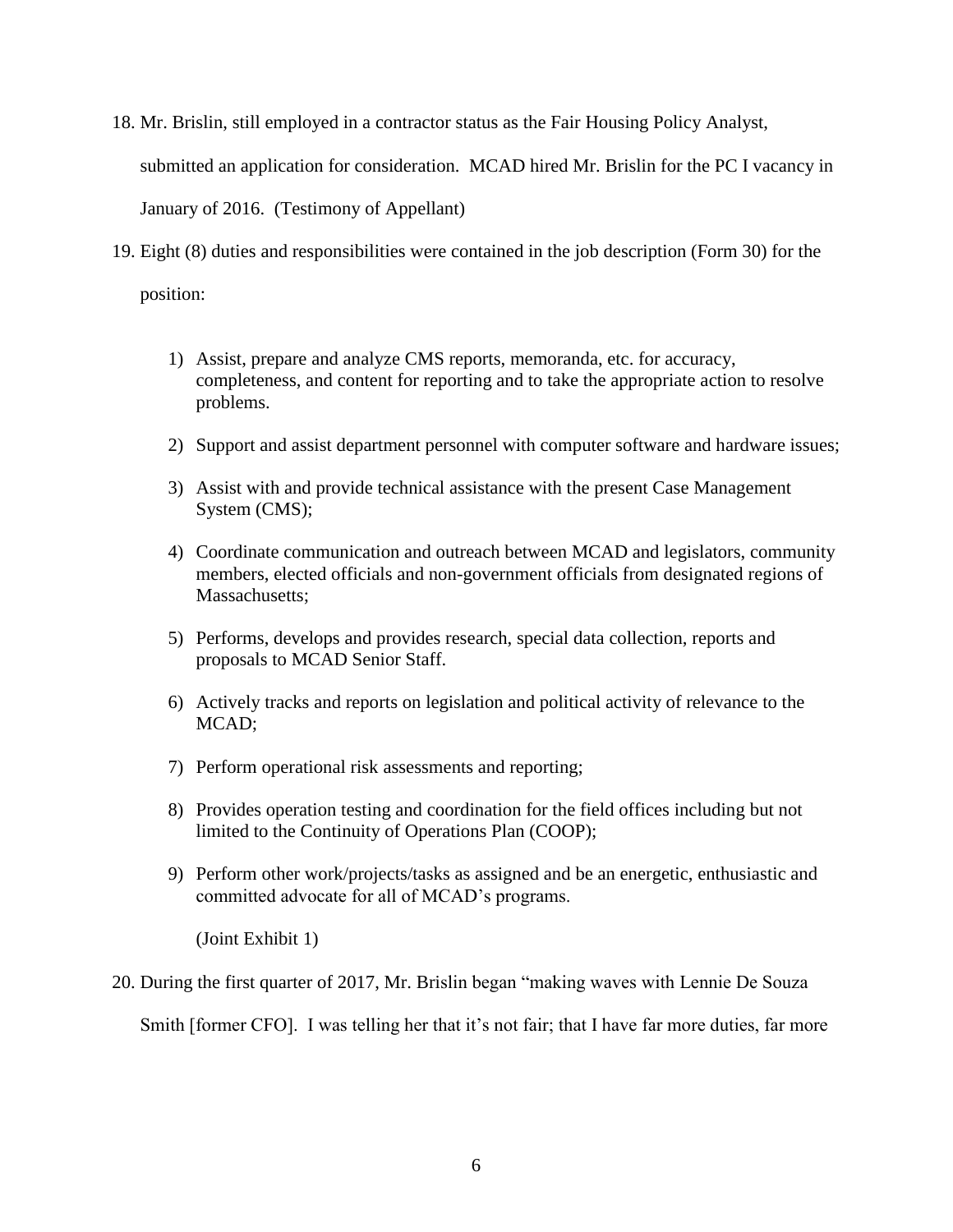complex duties than people higher classified than me at MCAD and that, you know – and, of course, they kept piling them on and on." (Testimony of Appellant)

21. When Ms. De Souza Smith left MCAD in May 2017, Mr. Brislin continued to "militate" for

reclassification with then-Chairwoman Williamson. (Testimony of Appellant)

22. On September 5, 2017, Ms. Williamson, while still occupying the Chairwomanship of the

MCAD, emailed Melanie Louie, Fiscal Officer for MCAD, stating:

"Melanie:

Please be advised that James Brislin has been promoted to PC II Grade 12 Step 7 for an annual salary of \$66,142.00 this is effective September 5, 2017. Please make the necessary adjustments and place a copy of this email in his file.

Thank you.

Jamie"

(Joint Exhibit 5)

23. Ms. Louie replied approximately thirty (30) minutes later as follows:

"Ok, just confirming that James Brislin is currently a PCI Grade 10 Step 4 for an annual salary of \$54,687.62 and he is promoting to PC II Grade 12 Step 7 for an annual salary of \$66,142.44 which is an increase of  $$11,484.40 = 21\%$  raise. This is 5 steps higher than our normal practice per Unit 6 contract, section 12.5. (emphasis in original)

 Also, based on the union contract, all promotion (sic) must be posted. See below language from Union 6 contract.

…." (Joint Exhibit 5)

# 24. Ms. Williamson, the same day (September 5, 2017), replied as follows:

"Dear Melanie,

After I performed a complete review of the body of work (desk audit) that James has been providing the MCAD, I realized that he was misclassified and should have been a PCII. His work on CMS is a critical function of the work we do as outlined in our audit. When the staff have been misclassified it is our obligation to correct the misclassification and that is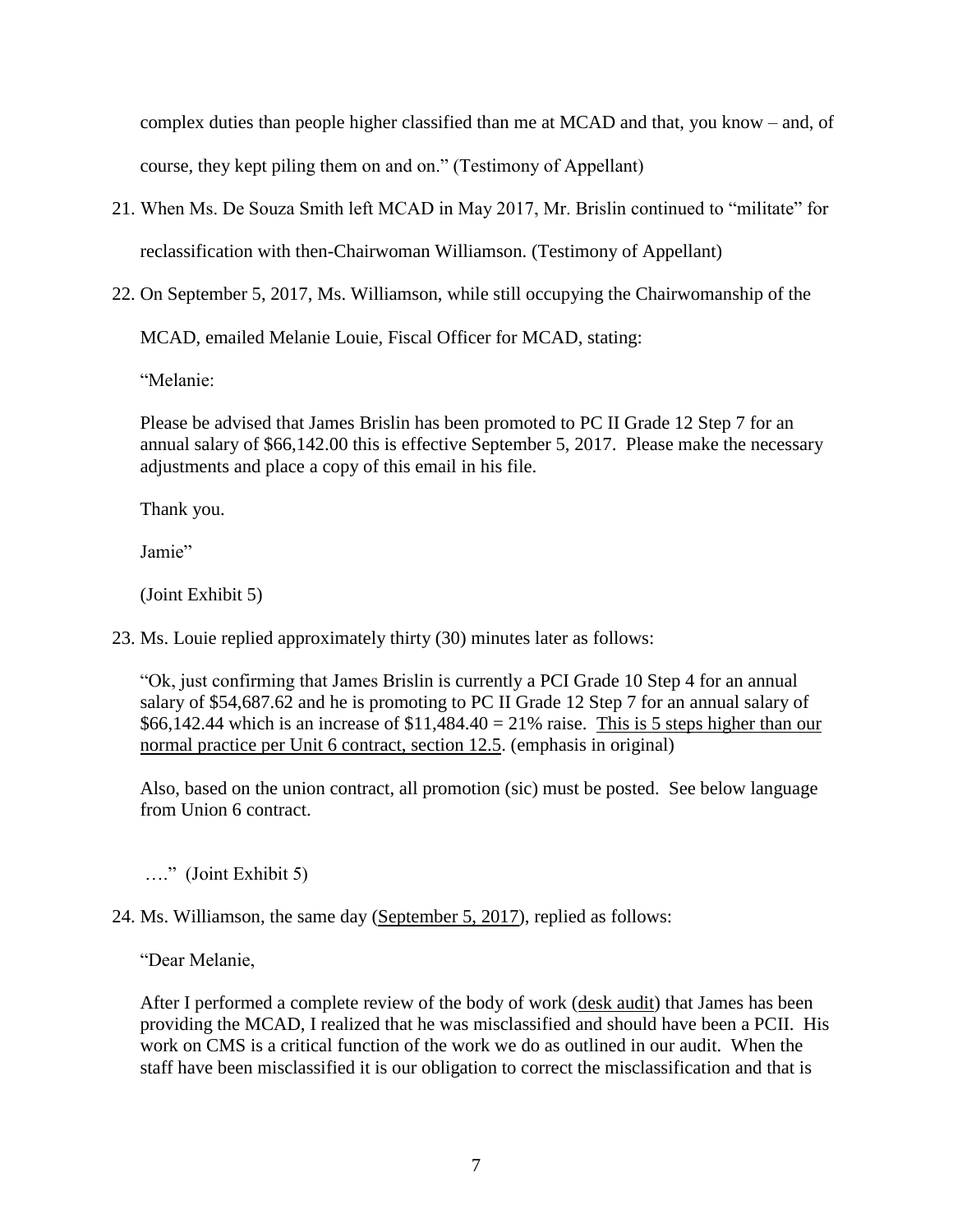what is being done. I should not have used the term promotion. He is being reclassified. (emphasis added)

…." (Joint Exhibit 5)

- 25. At the time of the above-referenced email exchange, Ms. Louie was aware, through conversation with Ms. Williamson, that Ms. Williamson may not be re-appointed as an MCAD Commissioner. Ms. Louie opted not to process Ms. Williamson's request as she believed it was inconsistent with the collective bargaining agreement. Further, Ms. Louie was concerned that the request was more akin to a favor to Mr. Brislin, prior to her departure, as opposed to a bona fide reclassification. (Testimony of Ms. Louie)
- 26. Ms. Williamson and Ms. Louie spoke by phone later that day on September 5, 2017 at which time Ms. Louie asked Ms. Williamson to produce a copy of the desk audit referenced in her email. Ms. Williamson was unable to produce a copy of it. Instead, Ms. Williamson asked Ms. Louie to forward a blank desk audit form to Mr. Brislin, which Ms. Louie did. (Testimony of Ms. Louie)
- 27. Ms. Thomas George was designated to succeed Ms. Williamson as Chairwoman of MCAD effective September 12, 2017. (Testimony of Thomas George)
- 28. Ms. Williamson's tenure on the Commission ended on September 30, 2017. (Testimony of Williamson)
- 29. Ms. Thomas George, the new Chairwoman, approached Ms. Louie on September 13, 2017 to catch up on ongoing matters of importance. After mentioning items such as the spending plan, Ms. Louie shared the developments related to Ms. Williamson's request to promote/reclassify Mr. Brislin. Ms. Louie mentioned that Mr. Brislin had not yet submitted a complete copy of his Interview Guide. Ms. Thomas George told her to hold off on further discussion until he did. (Testimony of Louie)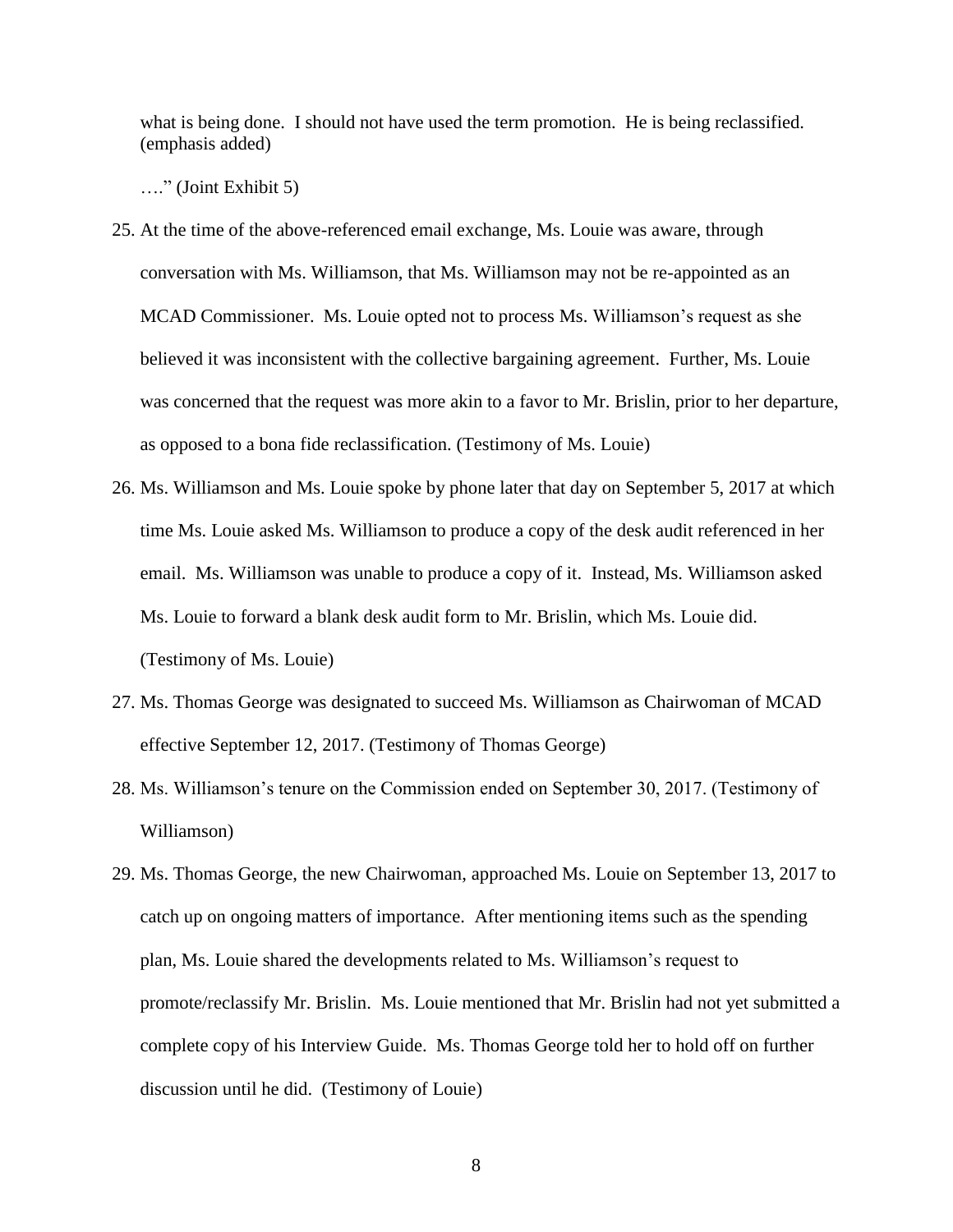- 30. Approximately three days after her designation as Chairwoman, Ms. Thomas George met with Ms. Williamson to discuss outstanding issues that needed an immediate response. One of the topics raised by Ms. Williamson related to her attempt to reclassify Mr. Brislin. Ms. Thomas George asked if the proper paperwork had been submitted to which Ms. Williamson replied that it hadn't, but that she intended to have it submitted shortly thereafter. (Testimony of Thomas George)
- 31. On September 18, 2017, Ms. Williamson sent the following email to Melanie Louie, with a

copy to Ms. Thomas George:

"Melanie,

Suni and I discussed James's reclassification that was to be effective September 5. He is expecting to see this reflected in his next paycheck. If this is going to be a problem, he should be notified immediately. Thanks.

Jamie" (Respondent Exhibit 1)

32. On September 18, 2017, Chairwoman Thomas-George sent an email to Mr. Brislin, copied to

MCAD General Counsel Connie McGrane and Ms. Louie which stated in part:

" … Also, I received an email from Jamie requesting a reclassification on your position. I have forwarded her emails regarding your request to Connie at this time and I will wait for her recommendation. If you have a copy of the desk audit that was submitted or completed, please forward to myself, Connie and Melanie." (Respondent Exhibit 2)

33. That same day (September 18, 2017), Mr. Brislin sent the following reply email:

"Good Evening Chair-

 $\overline{a}$ 

It is my understanding that the reclassification of my position occurred on September 5, 2017 and thus should be effective for this pay period. I completed the desk audit form with Commissioner Williamson on September 6,  $2017<sup>2</sup>$  (which she was still the Chairwoman) and the completed form is in her possession. I tried calling her earlier today, was unable to reach her, and left her a message. Please reach out to Commissioner Williamson for a copy of the Desk Audit. Beyond the information contained in the Desk Audit form, the necessity of

<sup>&</sup>lt;sup>2</sup> September 6, 2017 is one day after the email exchange in which Ms. Williamson told Ms. Louie that a desk audit had already been completed.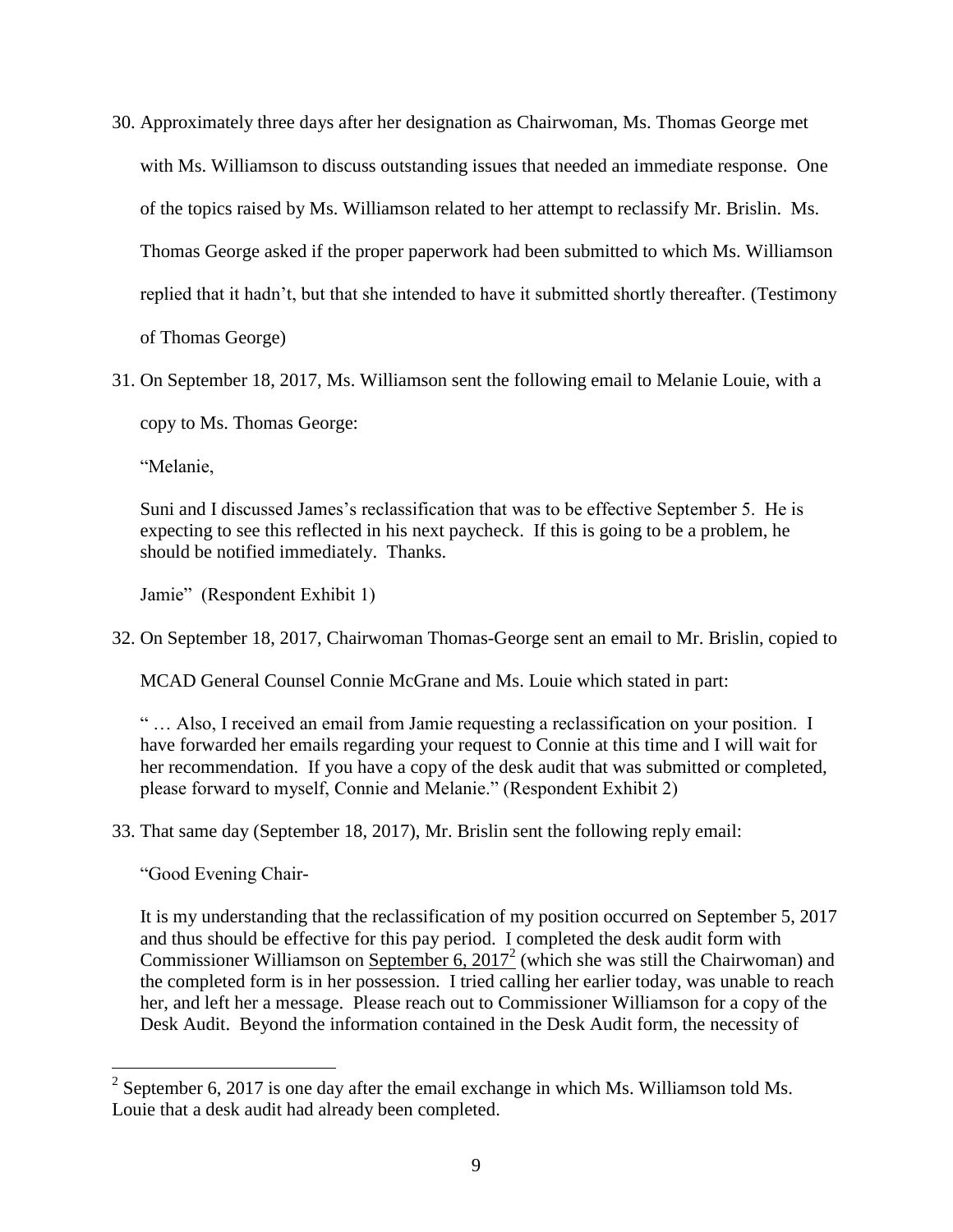reclassification can be further evidenced by the fact that my immediate predecessor, [JT], was classified as a Program Coordinator III. (See below screenshot of [www.massoopenbooks.org\)](http://www.massoopenbooks.org/) It is my understanding that I am responsible for a far-broader portfolio of duties than he ever was, and thus should not be classified below him.

If you have any questions about this, please do not hesitate to contact me.

Kindest regards, JBB."

(Respondent Exhibit 2)

34. On September 19, 2017, Ms. Thomas George sent a reply email, adding Ms. Williamson to

the distribution list, stating:

"Thanks for the email James. This is very helpful!

Jamie – when you get a chance, could you please forward a copy of the 9/6/17 desk audit that

James is referring to.

Thanks so much!!

Suni" (Respondent Exhibit 2)

- 35. MCAD did not receive a copy of Mr. Brislin's Interview Guide until early October 2017, after Ms. Williamson's departure. (Testimony of Thomas-George)
- 36. Joint Exhibit 6 is an Interview Guide that contains Mr. Brislin's signature with a date of September 6, 2017 and Ms. Williamson's signature with a date of September 7, 2017.

Next to "Official Title" on the Interview Guide, it

states: "Program Coordinator II Program Coordinator I (Former)"

(Joint Exhibit 6)

37. The Interview Guide, signed by Mr. Brislin, lists the following duties and approximate percentage of time spent on each duty as follows: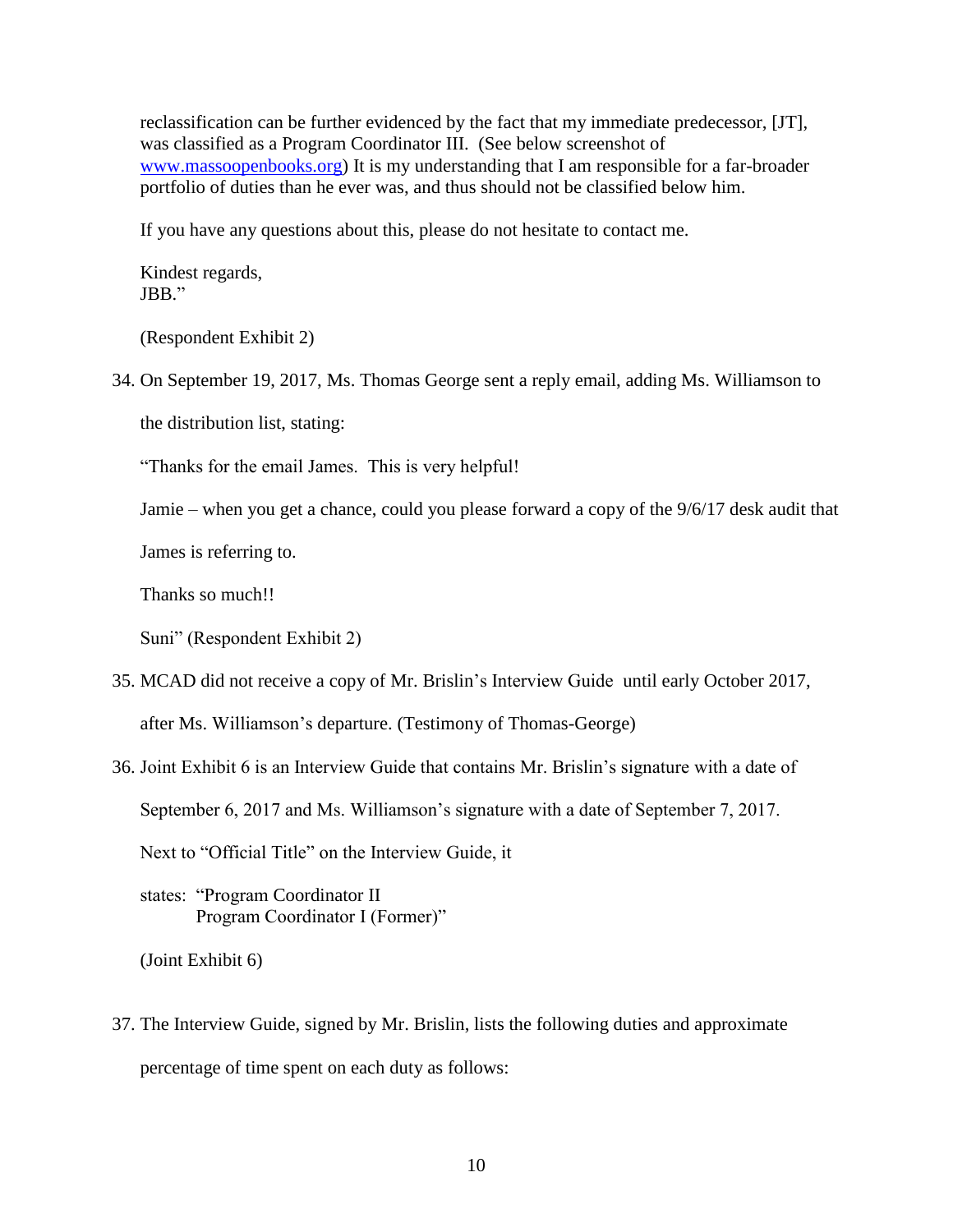- 1. Develops, organizes, and implements the Commission's legislative strategy, with particular focus on budgetary matters. (40%)
- 2. Prepares and analyzes CMS data for reports, memoranda, etc. Reviews data for accuracy, completeness, and content. Submits data to federal partners for payment. When necessary takes appropriate action to resolve problems. (40%)
- 3. Provides first-level technical support in the MCAD's field offices. (8%)
- 4. Recommends actions and strategies to reengineer and optimize agency business processes and practices. (e.g.. Electronic submission of position statements and other documents, backlog and intake strategies, etc. (4%)
- 5. Coordinates the MCAD's records management activities, including records destruction project. (4%)
- 6. Manages special projects (including the special investigator) and performing other duties as assigned. (4%) (Joint Exhibit 6)
- 38. Now in possession of the completed Interview Guide, Ms. Thomas George consulted

MCAD General Counsel McGrane to discuss their options. For a variety of reasons, Ms.

Thomas George suggested to refer the reclassification request to the Commonwealth's

Human Resources Division (HRD). First, MCAD had a vacancy in the Chief of Operations

and Finance position that would ordinarily handle such a request. Second, Ms. Thomas

George was concerned about the timing and circumstances regarding this request.

(Testimony of Ms. Thomas George)

39. On November 7, 2017, Ms. McGrane contacted Nancy Daiute, Personnel Analyst III for the HRD's Classification and Compensation unit, to ask if she would take on the responsibility of conducting the review of Mr. Brislin's reclassification. (Respondent Exhibit 4) Ms. Daiute agreed to perform the review, and Mr. Brislin was notified of this development by email on November 9, 2017. (Respondent Exhibit 3)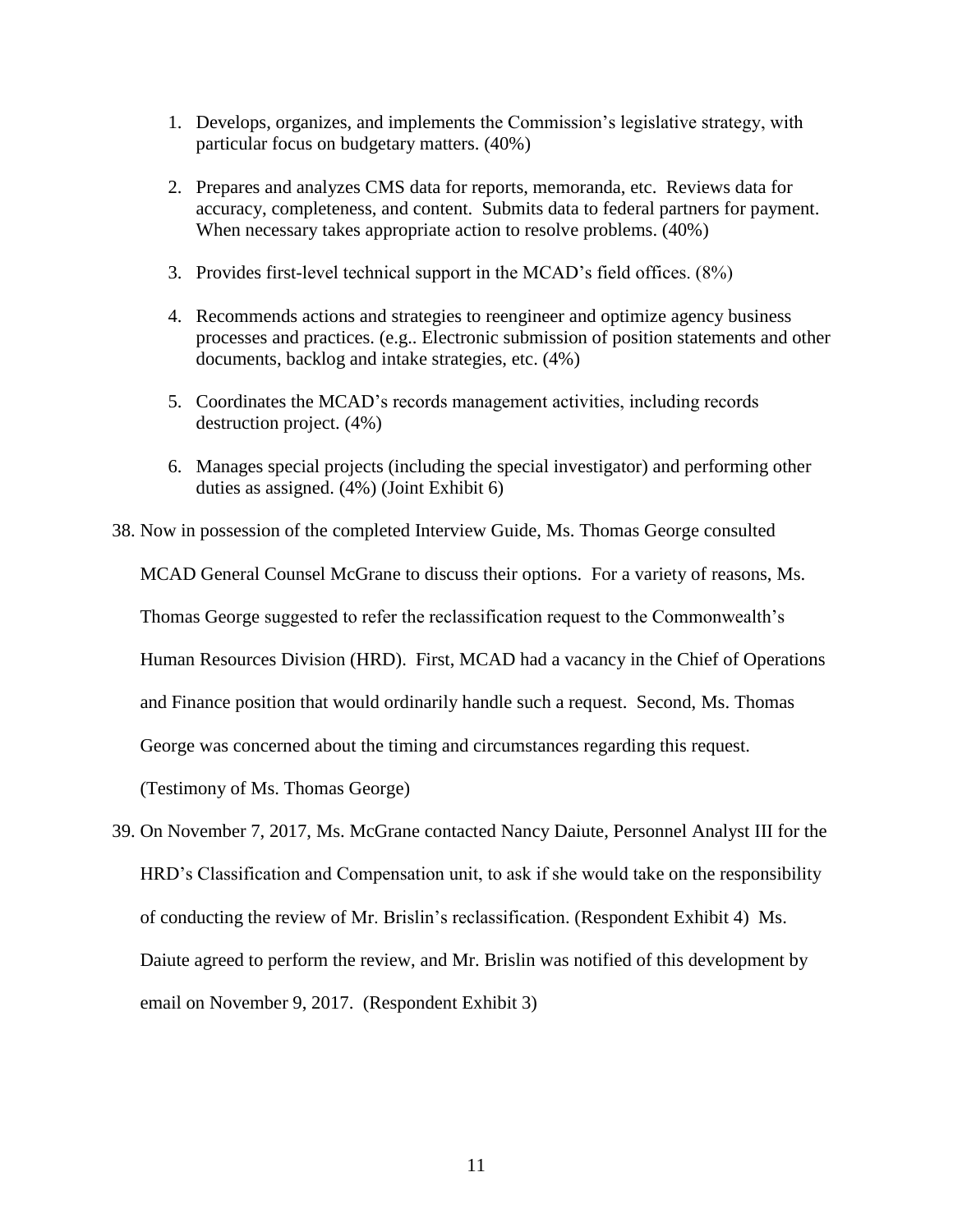- 40. Soon after Ms. McGrane's November 9, 2017 email, Ms. Daiute contacted Mr. Brislin to schedule a meeting (Desk Audit), which is designed to offer him the additional opportunity to expound on his job duties and responsibilities. (Testimony of Ms. Daiute)
- 41. Due to scheduling conflicts caused by Mr. Brislin's request to have a union representative and/or his personal attorney present at the Desk Audit, it did not take place until February 13, 2018. Ms. Daiute was joined by the then-Director of HRD's Civil Service Unit, George Bibilos. In the meantime, Ms. Daiute read through Mr. Brislin's Interview Guide in order to gain a preliminary understanding of his position. (Testimony of Ms. Daiute)
- 42. Ms. Daiute didn't glean anything new at the Desk Audit as Mr. Brislin simply confirmed what he had already conveyed in his Interview Guide. (Testimony of Ms. Daiute)
- 43. Ms. Daiute subsequently conducted a formal review of Mr. Brislin's reclassification by comparing his interview guide against the Classification Specification for the PC Series. Based on her review of the totality of Mr. Brislin's description of his position, Ms. Daiute denied Mr. Brislin's request to be reclassified from PC I to PC II. (Testimony of Daiute)
- 44. Mr. Brislin filed a timely appeal of HRD's decision with the Commission. (Stipulated Fact)
- 45. While Mr. Brislin's appeal was pending with the Commission, he resigned from MCAD to begin employment with a federal agency.
- 46. Mr. Brislin has also filed a complaint of discrimination with MCAD stating in part that MCAD "... retaliated against him for engaging in protected activity by failing to process his lawfully approved <u>reclassification</u> ...". (emphasis added) (Exhibit A)
- 47. At or around the same time, Mr. Brislin also filed a grievance stating the following:

"The grievant has not been compensated at the salary rate commensurate with his job classification since September 5, 2017. The grievant was promoted to a PC II on September 5, 2017 but the MCAD has denied compensation at the higher salary rate to the grievant.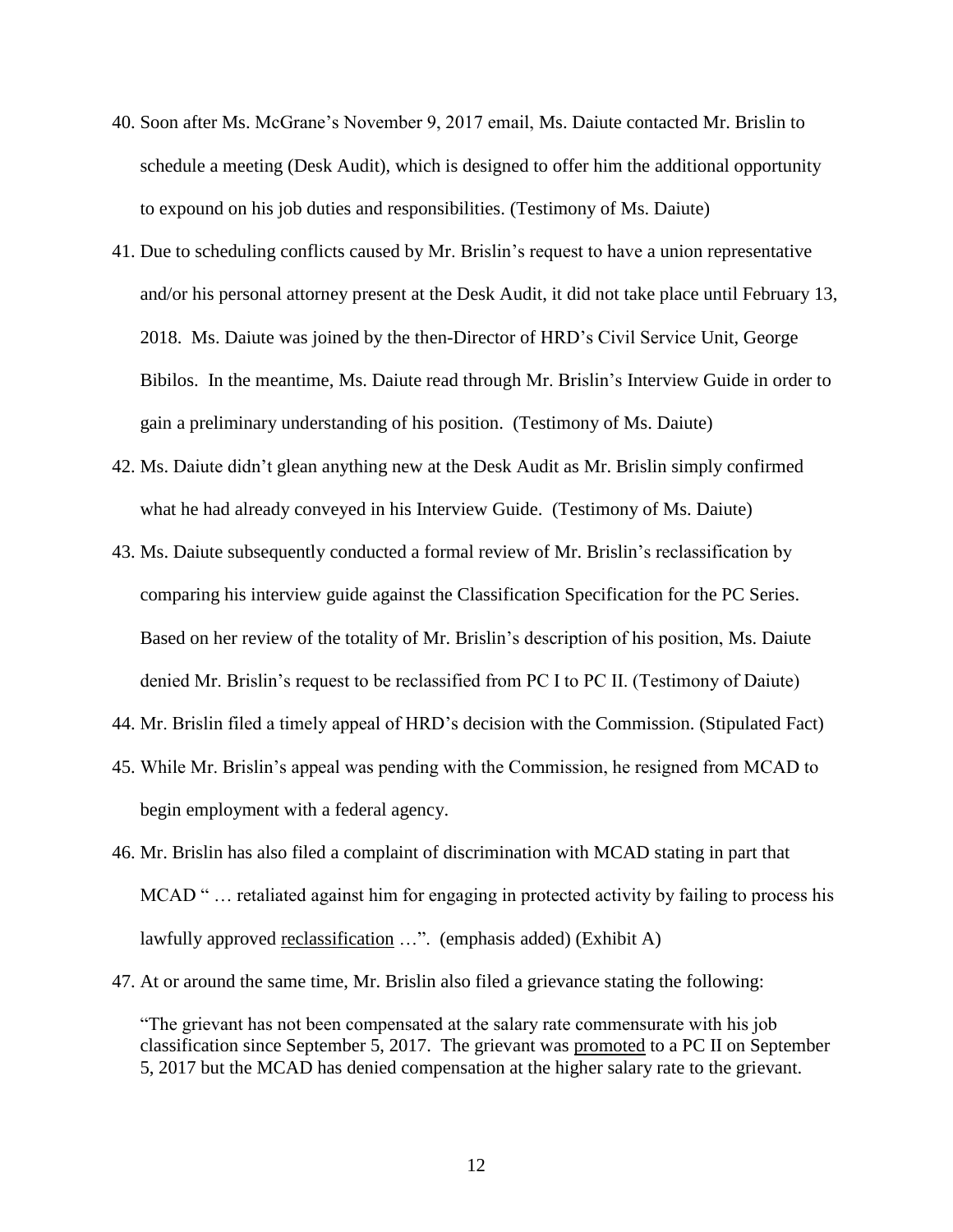The Union and the grievant contend that the [MCAD] violated the CBA without just cause." (emphasis added)

(Exhibit A)

48. The Civil Service Commission is responsible for conducting a de novo review of a request

for reclassification.

49. As referenced above, the Interview Guide signed by Mr. Brislin stated that he performed the

follow job duties:

- 1. Develops, organizes, and implements the Commission's legislative strategy, with particular focus on budgetary matters. (40%)
- 2. Prepares and analyzes CMS data for reports, memoranda, etc. Reviews data for accuracy, completeness, and content. Submits data to federal partners for payment. When necessary takes appropriate action to resolve problems. (40%)
- 3. Provides first-level technical support in the MCAD's field offices. (8%)
- 4. Recommends actions and strategies to reengineer and optimize agency business processes and practices. (e.g.. Electronic submission of position statements and other documents, backlog and intake strategies, etc. (4%)
- 5. Coordinates the MCAD's records management activities, including records destruction project. (4%)
- 6. Manages special projects (including the special investigator) and performing other duties as assigned. (4%) (Joint Exhibit 6)
- 50. According to the Program Coordinator Classification Specifications:

"Incumbents of positions in this series coordinate and monitor assigned program activities; review and analyze data concerning agency programs; provide technical assistance and advice to agency personnel and others; respond to inquiries; maintain liaison with various agencies; and perform related work as required. The basic purpose of this work is to coordinate, monitor, develop and implement programs for an assigned agency." (Joint Exhibit 3)

- 51. Examples of duties common to all series, including a PC I include:
	- 1. Coordinating and monitoring assigned program activities in order to ensure effective operations and compliance with established standards.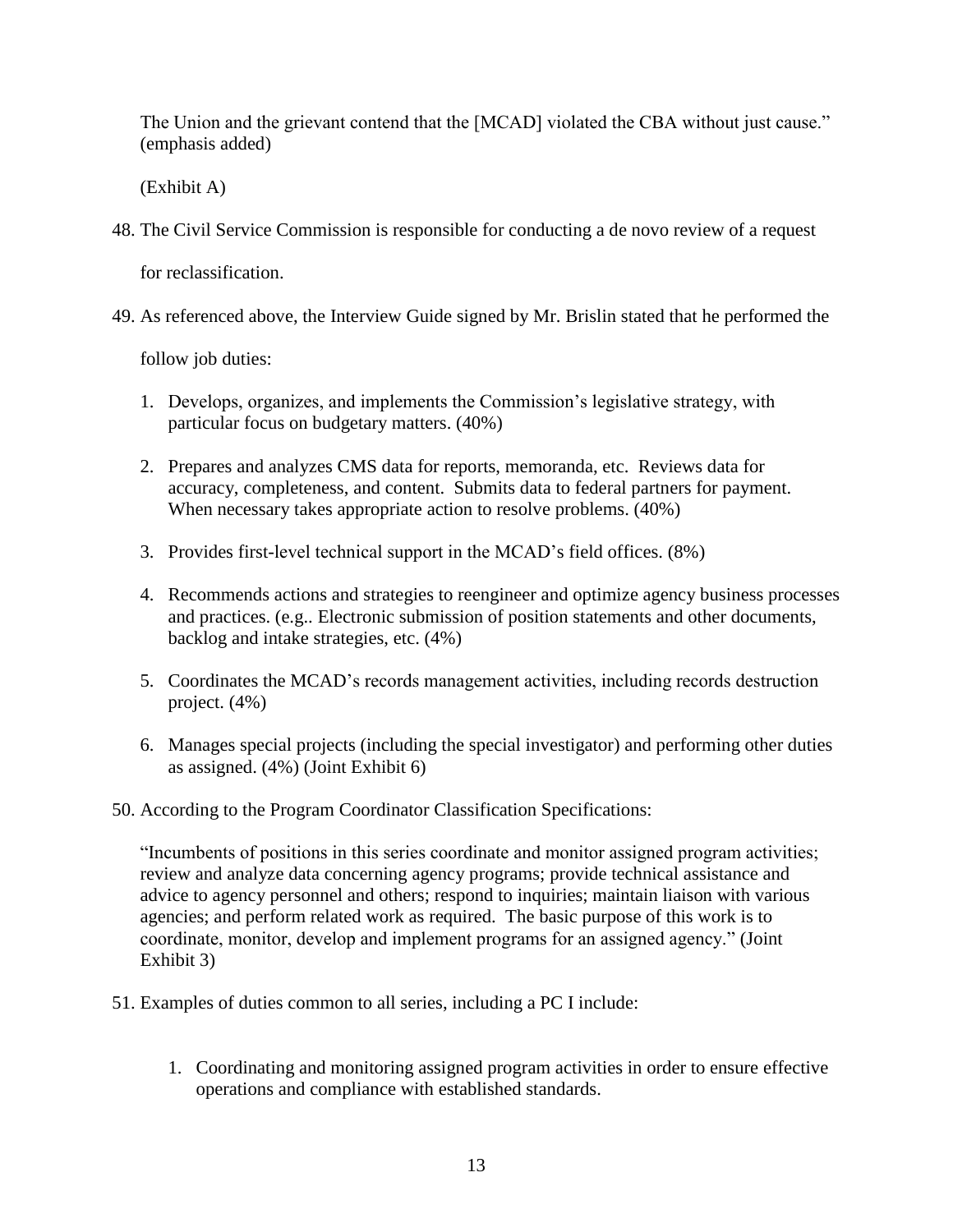- 2. Reviewing and analyzing data concerning assigned agency programs in order to determine progress and effectiveness, to make recommendations for changes in procedures, guidelines, etc. and to devise methods of accomplishing program objectives
- 3. Providing technical assistance and advice to agency personnel and others concerning assigned programs in order to exchange information, resolve problems and to ensure compliance with established policies, procedures and standards.
- 4. Responding to inquiries from agency staff and others in order to provide information concerning agency programs.
- 5. Maintaining liaison with various private, local, state and federal agencies and others in order to exchange information and/or to resolve problems.
- 6. Performs related duties such as attending meetings and conferences; maintaining records; and preparing reports. (Joint Exhibit 3)

52. The level-distinguishing duties of a PC II include:

- 1. Providing on-the-job training and orientation for employees.
- 2. Developing and implementing procedures and guidelines to accomplish assigned agency program objectives and goals.
- 3. Reviewing reports, memoranda, etc. for completeness, accuracy and content.
- 4. Conferring with management staff and other agency personnel in order to determine program requirements and availability of resources and to develop the criteria and standards for program evaluation.
- 5. Evaluating program activities in order to determine progress and effectiveness and to make recommendations concerning changes as needed. (Joint Exhibit 3)

### *Legal Standard*

.

"Any manager or employee of the commonwealth objecting to any provision of the

classification affecting his office or position may appeal in writing to the personnel administrator

and shall be entitled to a hearing upon such appeal . . . . Any manager or employee or group of

employees further aggrieved after appeal to the personnel administrator may appeal to the civil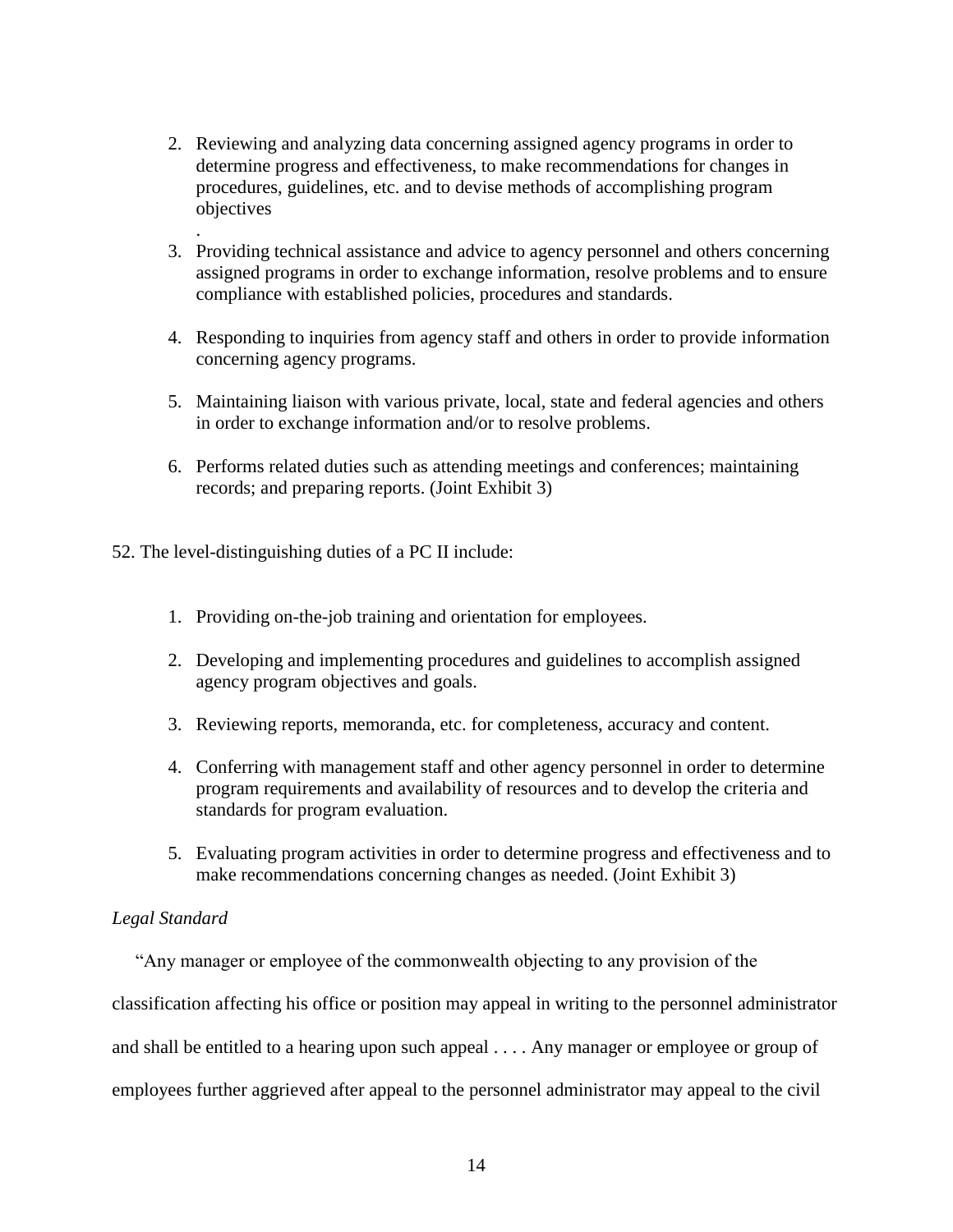service commission. Said commission shall hear all appeals as if said appeals were originally entered before it." M.G.L. c. 30, § 49.

 Mr. Brislin must show that he is improperly classified and to do so, he must show he performs the distinguishing duties of the PC II title more than 50% of the time. See Gaffey v. Dept. of Revenue, C-11-126 (July 18, 2011); see also Bhandari v. Exec. Office of Admin. and Finance, 28 MCSR 9 (2015) (finding that "in order to justify a reclassification, an employee must establish that he is performing duties encompassed within the higher level position the majority of the time….").

### *Analysis*

 The genesis of this appeal had nothing to do with a bona fide request for reclassification. Rather, a few weeks prior to her anticipated departure, the then-outgoing Chairwoman of MCAD directed a subordinate to "promote" Mr. Brislin from PC I to PC II and increase his pay by 21%. But for the immediate and principled push-back by career state employee Melanie Louie, this impermissible directive may have been implemented. Instead, Ms. Louie reminded the outgoing Chairwoman that promotional vacancies for collective bargaining positions must be *posted*, allowing other candidates to be fairly considered, and, when promoted, the pay increase may not exceed the limits established in the collective bargaining agreement, which the directive here would have done.

 Mr. Brislin, in his testimony before the Commission, dismisses the request for a "promotion" in September 2017 as a mere mix-up regarding terminology, stating, " … she (Ms. Williamson) had initially told Melanie that I was being promoted, *which, of course, was erroneous* but Jamie came from the private sector, and she was want to, you know, confuse terminology and whatnot …". Yet, on November 22, 2017, Mr. Brislin filed a grievance stating: "The grievant has not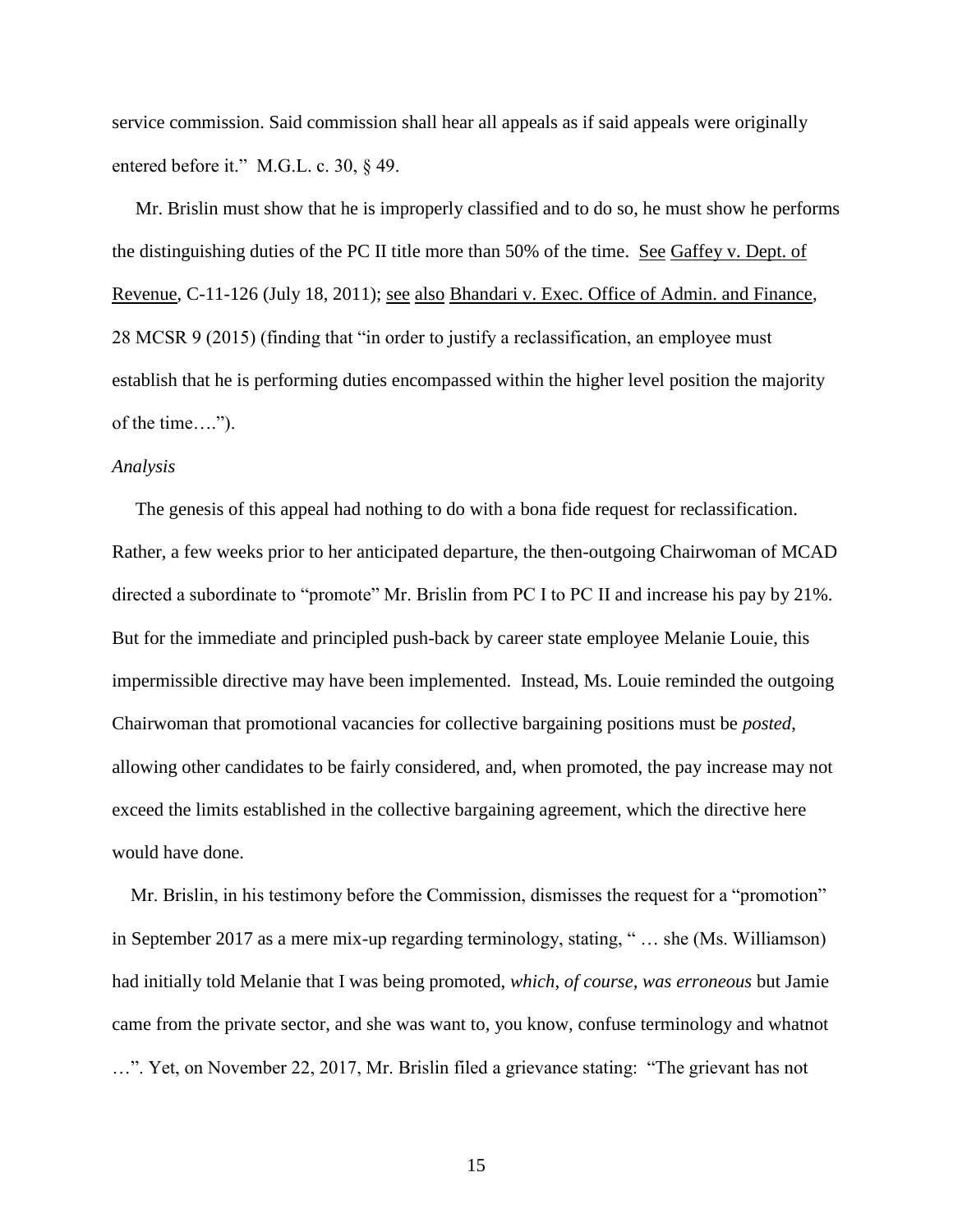been compensated at the salary rate commensurate with his job classification since September 5, 2017. The grievant was promoted to a PC II on September 5, 2017 but the MCAD has denied compensation at the higher salary rate to the grievant. The Union and the grievant contend that the [MCAD] violated the CBA without just cause." (emphasis added)

 Further confirming that this was not a bona fide request for reclassification is that the required interview guide that must accompany a request for reclassification had not been completed at the time Ms. Williamson sent the directive regarding Mr. Brislin's promotion and pay raise to Ms. Louie. Mr. Brislin acknowledges that the interview guide was not completed until after Ms. Williamson sent her directive to Ms. Louie. While Mr. Brislin testified that the interview guide was completed "the next day or the day after", the interview guide was not actually provided to the new MCAD Chairwoman until October 2017.

 Notwithstanding the troubling sequence of events that had occurred, the newly-designated Chairwoman asked the state's Human Resources Division to conduct an independent review of Mr. Brislin's job duties and determine whether a reclassification to PC II was appropriate. An experienced HRD employee, Nancy Daiute, who offered credible testimony before the Commission, conducted a thorough review of Mr. Brislin's job duties, which included reviewing the interview guide that was signed by Mr. Brislin, and meeting with Mr. Brislin to do a desk audit. Ms. Daiute, after conducting a thorough review and consulting with the then-Director of HRD's civil service unit, concluded that Mr. Brislin did not spend more than 50% of his time performing the duties of a PC II.

 As referenced in the findings, the interview guide signed by Mr. Brislin, and relied upon by Ms. Daiute, states that, as of September 2017, he spent 40% of his time developing, organizing and implementing the Commission's legislative strategy, with particular focus on budgetary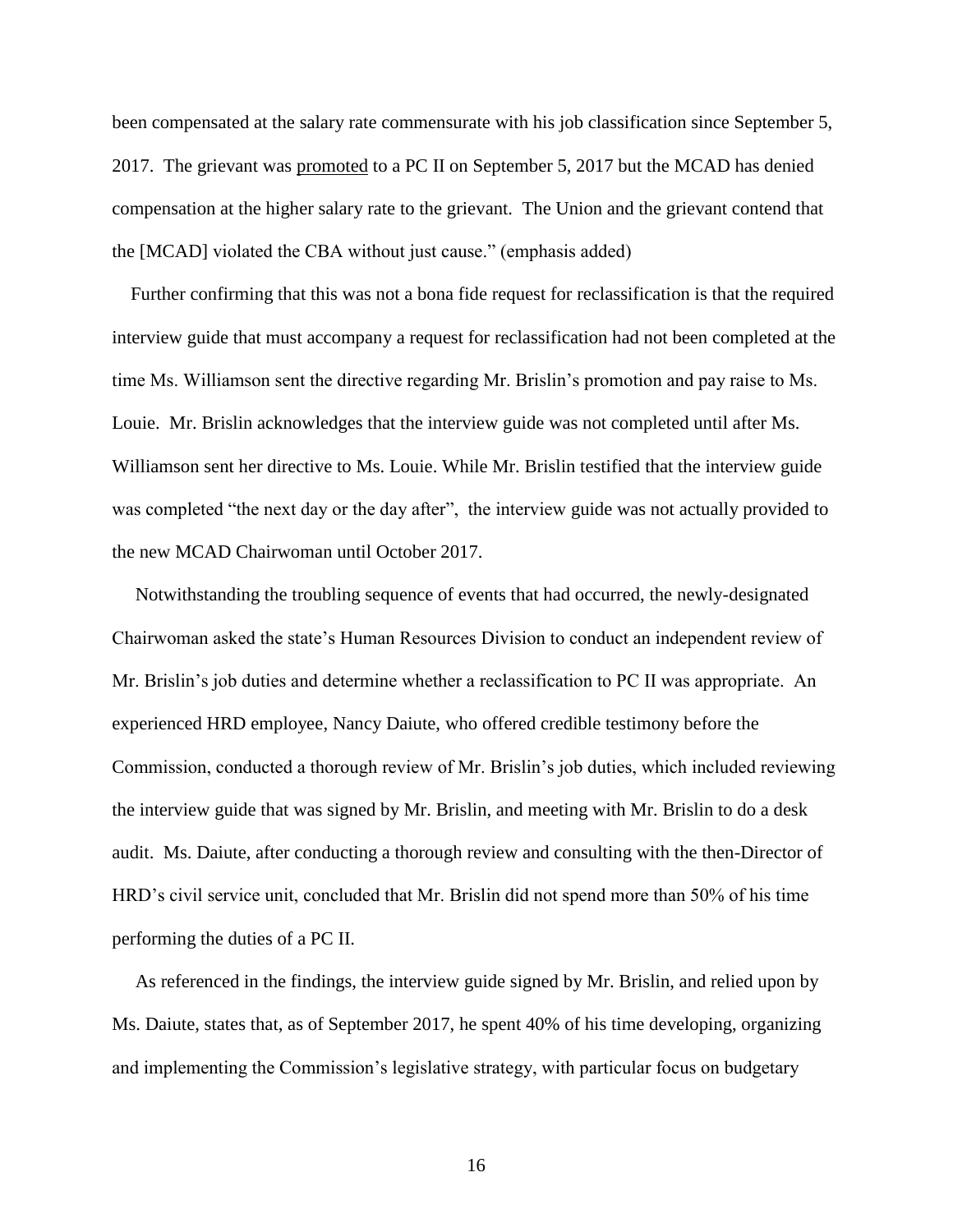matters and 40% of his time spent preparing and analyzing CMS data for reports, memoranda, etc; reviewing data for accuracy, completeness, and content; submitting data to federal partners for payment; and, when appropriate, taking appropriate action to resolve problems. Among the remaining duties listed, Mr. Brislin wrote on his interview guide that he spent 4% of his time "manag[ing] special projects (including the special investigator) and performing other duties as assigned."

 The "special investigator" project refers to an MCAD initiative in which MCAD, beginning in 2016, brought on former interns as contract employees to assist with closing out some of the older cases pending at MCAD at the time.

 In his direct testimony before the Commission, Mr. Brislin spent considerable time discussing how he, as part of his job duties and responsibilities, created the program "from scratch" stating: "There was nothing like it that had existed before, and I created it from scratch. I built the infrastructure. I recruited the staff. And I managed it to its successful completion." Mr. Brislin went on to state: " $I - I$  ran the onboarding process for them. I created the  $-I$  created all the employment documents that they needed to fill out …". During his testimony, Mr. Brislin estimated that, when the project was in "full swing" he spent "half or more" of his time on the project. All of these statements are not accurate and/or not supported by the record.

 First, as referenced above, Mr. Brislin stated on his interview guide that he spent 4% of his time managing special projects, including the special investigator project and performing other duties as assigned. During cross examination, Mr. Brislin was asked to explain the discrepancy between his testimony and what he wrote on the interview guide. In response, Mr. Brislin clarified that he spent 30 to 50% of his time on the special investigator project, not more than half. Asked to square that new 30 to 50% estimate with the 4% listed in the interview guide, Mr.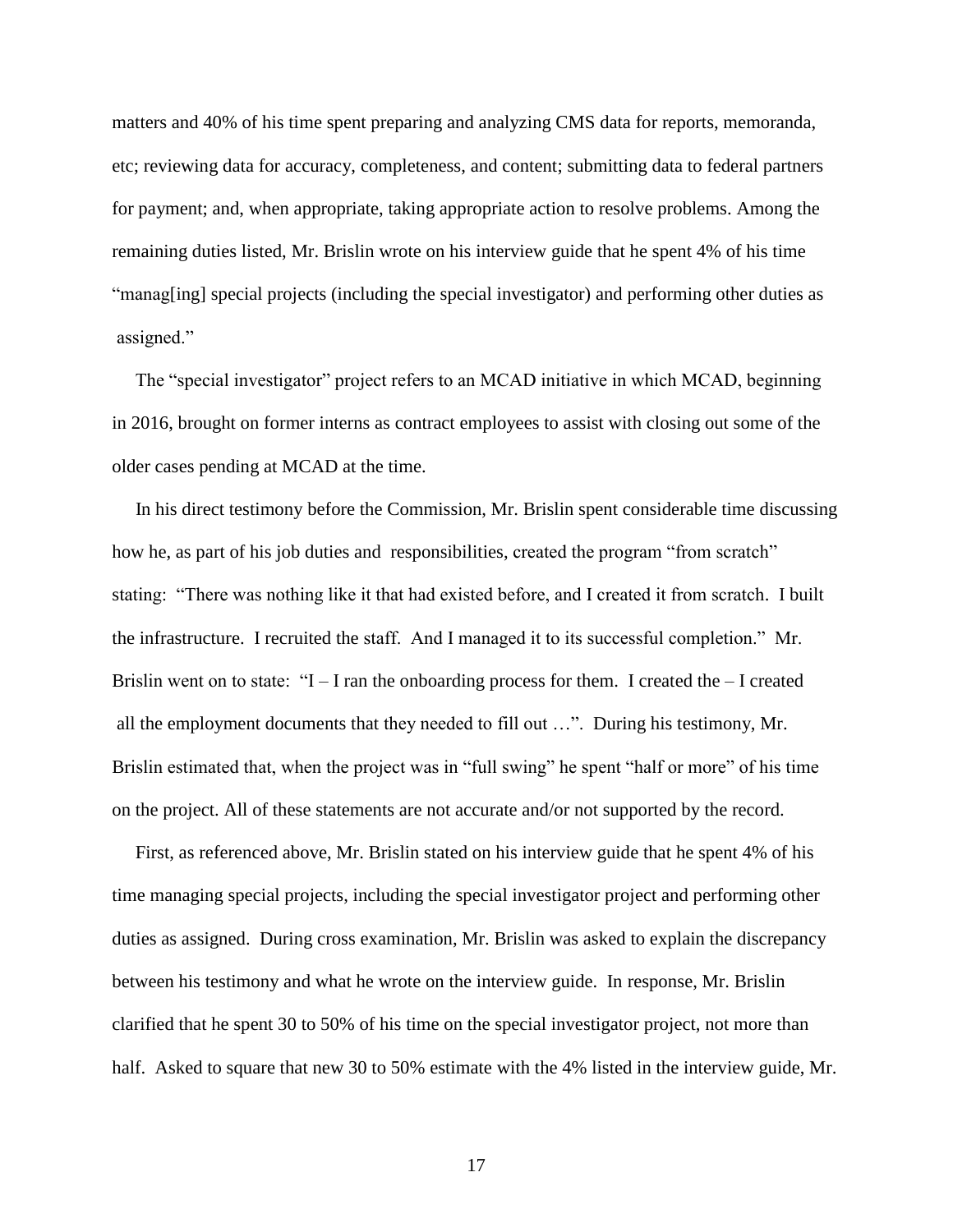Brislin stated: "You know, I prepared it with Chairwoman Williamson, but we didn't have an HR person to help us with it." Mr. Brislin went on to testify that: "But – I have also had nearly a year to think about my duties since that was signed. It has also been a year since that form was signed." Asked why he didn't clarify these percentages when he met with Ms. Daiute, several months after completing the interview guide, Mr. Brislin stated: " .. the reflection that has occurred, occurred primarily after the denial of the reclassification, you know."

Whether the time spent on the special investigator project was 4%, 30-50% or "more than half", other parts of Mr. Brislin's testimony regarding this project were unsupported by the record. A version of the project had been used by MCAD before, Mr. Brislin did not create it from scratch, he did not recruit the contractors and he did not create any of the forms that were used to onboard contractors.

 Geraldine Fasnacht has been employed by MCAD for over fifteen (15) years and currently serves as supervisor of the enforcement supervisors. She offered informed, credible testimony regarding similar projects in the past as well as Mr. Brislin's role in the most recent project. According to Ms. Fasnacht, it was "common practice" to hire contractors to work on the backlog, stating: " … it wasn't a novel idea to get contractors to help with backlog cases." Here, the only variation was that MCAD would focus on contracting with prior interns. In regard to recruiting candidates, Ms. Fasnacht talked with enforcement advisors themselves about which interns they had seen in the past who would be a good fit for this project and who had done an outstanding job in the past. The enforcement advisors talked directly with the contracted special investigators who were assigned to them to see how many cases they could manage. Ms. Fasnacht was the sole person responsible for assigning the contracted special investigators to enforcement advisors. Mr. Fasnacht recounted that Mr. Brislin's role was "administrative"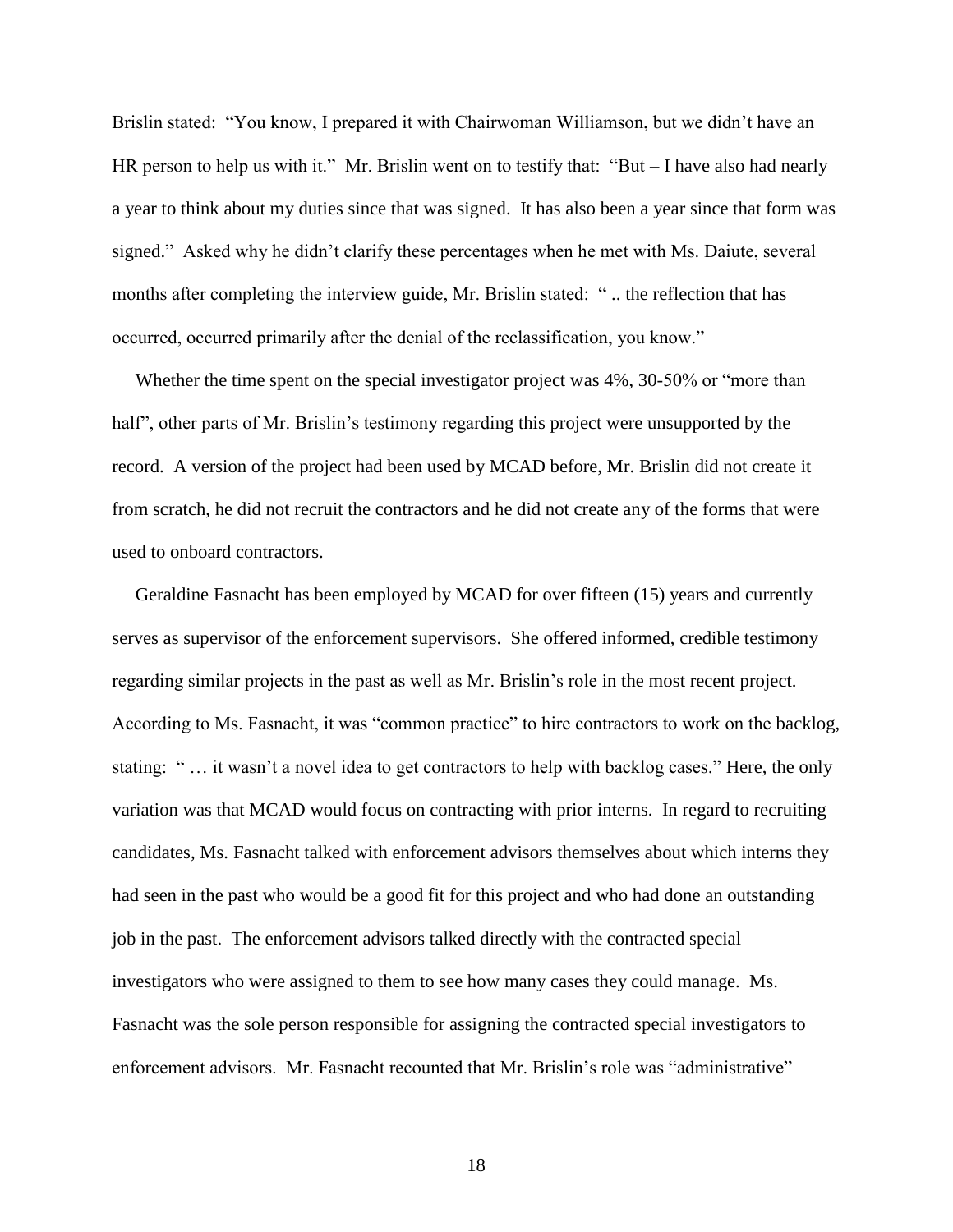stating: "Any administrative [matters] had to do with making sure they had had contracts and had completed their paperwork and that they were paid for each case." Mr. Brislin was also responsible for creating "drop boxes" so the contracted employees could access the case files. If the contracted investigators experienced issues of availability or inability to complete cases, they would talk directly to Ms. Fasnacht. Mr. Brislin had no role regarding the substance of the decisions that were drafted by the contract employees. Ms. Fasnacht acknowledged that Mr. Brislin had made recommendations regarding assignments, but that some of those recommendations were counterproductive. For example, one special investigator completed over one hundred (100) draft decisions. Since it was impossible to have one enforcement advisor review all of those draft decisions, Ms. Fasnacht assigned those decisions to multiple enforcement advisors. For administrative convenience, Mr. Brislin recommended not assigning more than one enforcement advisor to a contracted employee. For the reasons stated above, Mr. Brislin's recommendation could not be implemented.

 Mr. Brislin also did not "create" the forms used to onboard the contracted employees or ensure payment for their services. Rather, he used longstanding, pre-existing forms, including the state's Standard Contract Form and a confidentiality agreement that MCAD had been having contractors sign for years.

 The record, including the documents submitted as exhibits, do show that Mr. Brislin had an important role in ensuring that contractors completed all employment paperwork, received assigned cases, got paid for their services and that cases were properly tracked and reported on the CMS report. His role, however, did not constitute program coordination. Rather, the record shows that Ms. Fasnacht, in addition to other supervisory duties, coordinated this project in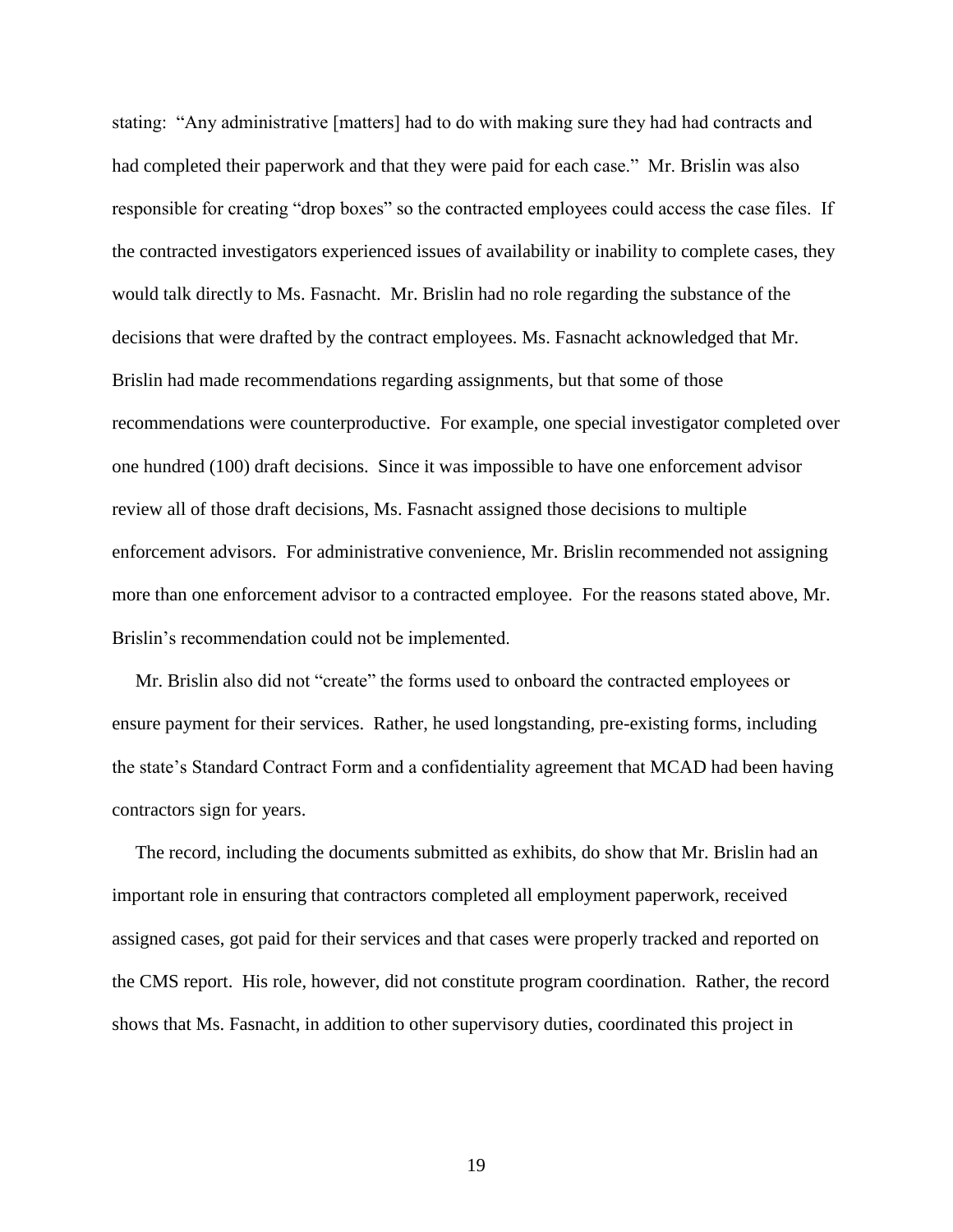regard to all substantive matters, with important administrative support being provided by Mr. Brislin.

 That turns to the other duties listed in Mr. Brislin's Interview Guide, including his thenestimate that he spent 40% of his time on legislative / budgetary matters and 40% of his time on CMS-related issues. Mr. Brislin effectively argues that he was serving as MCAD's de-facto Legislative Director, "providing political and governmental expertise and serv[ing] as a key advisor to MCAD's Chair / Commissioners / Senior Management" and "develop[ing] and foster[ing] relationships with key policymakers in the Executive and Legislative branches as well as administrative agencies." I credit Ms. Williamson's testimony that, for a period of time in 2016 and 2017, she relied on Mr. Brislin, who worked with her in the Springfield office, to assist her with interactions with legislative matters, including attending legislative meetings with her, tracking MCAD-related legislation and communication with legislators and their staffs. Mr. Brislin's interview guide, however, overstates the role he played, including his written statement that he "focused on budgetary matters." Mr. Brislin's "focus on budgetary matters" was primarily limited to drafting a cover sheet / narrative to accompany MCAD's annual budget requests to the Executive Office of Administration & Finance and the House and Senate Ways and Means Committees. Mr. Brislin had no substantive role in developing the actual budget and/or spending plans by MCAD. Further, while Mr. Brislin did produce an excel spreadsheet used to track MCAD-related legislation, the evidence does not show that he played a substantive role in developing legislation, preparing analyses and recommendations related to MCADrelated legislation and/or any duties that would constitute "coordination" of MCAD's legislative agenda. Importantly, at or around the time that Mr. Brislin completed his interview guide, dated September 6, 2017, but not submitted until October 2017, the bulk of legislative-related duties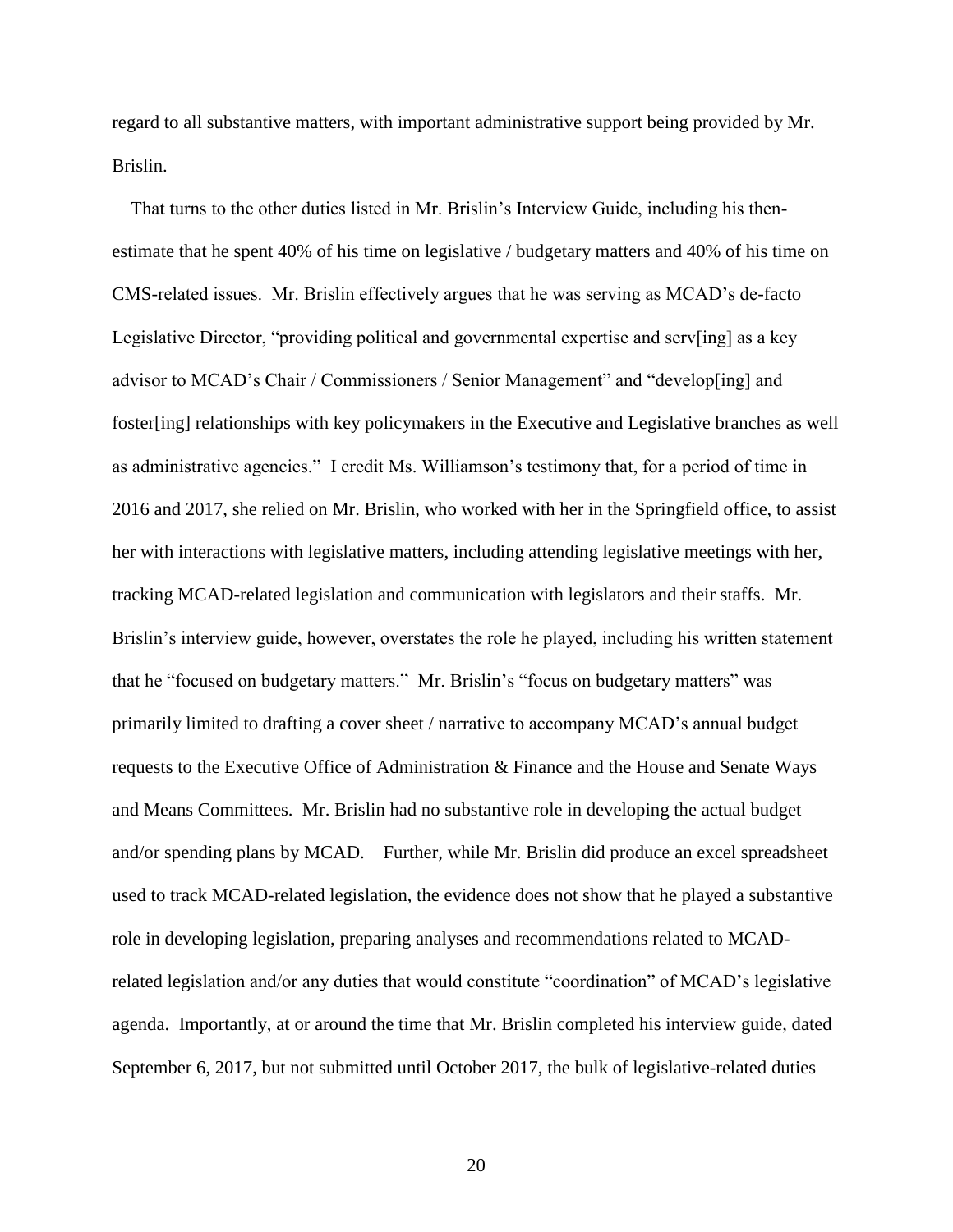were about to be or had already been transferred to the incoming Chairwowman who was assigned to the Boston office. To the extent that Mr. Brislin had a supportive role in legislative affairs on or around September 6, 2017, those duties were no longer ongoing shortly after that date.

 That leaves the CMS-related duties performed by Mr. Brislin. During his testimony, Mr. Brislin stated: "Gosh, so besides producing reports I was, you know, I produced the monthly enforcement reports, and, you know, particularly with the departure of [JT], as I basically jumped into the *database administrator role* and taught myself SQL …". According to the credible testimony of Chairwoman Thomas-George, MCAD relies on a Case Management System (CMS) that was first developed in 1999 to track cases, produce reports, generate letters, etc. Over the years, the CMS has been maintained by a combination of in-house MCAD employees, contractors working at MCAD offices, outside vendors and the state's IT professionals.

 "JT" is a person who first served as a contractor, then as a full-time employee and, after moving out of state, continued for a short period of time serving as a contractor. When contracting with JT no longer became feasible, Mr. Brislin assumed part of his job duties, including printing reports using pre-existing queries and, in certain cases, modifying those reports to include additional information requested by MCAD managers. I credit Mr. Brislin's testimony that he self-taught himself SQL, allowing him to modify reports and perform limited trouble-shooting on CMS. The record does not support his testimony, however, that he was the "database administrator" for MCAD. Unfortunately, during his testimony, he appeared to overreach when describing his duties, at one point stating that he performed "regression analyses" even though he appeared unable to define what a regression analysis is. Chairwoman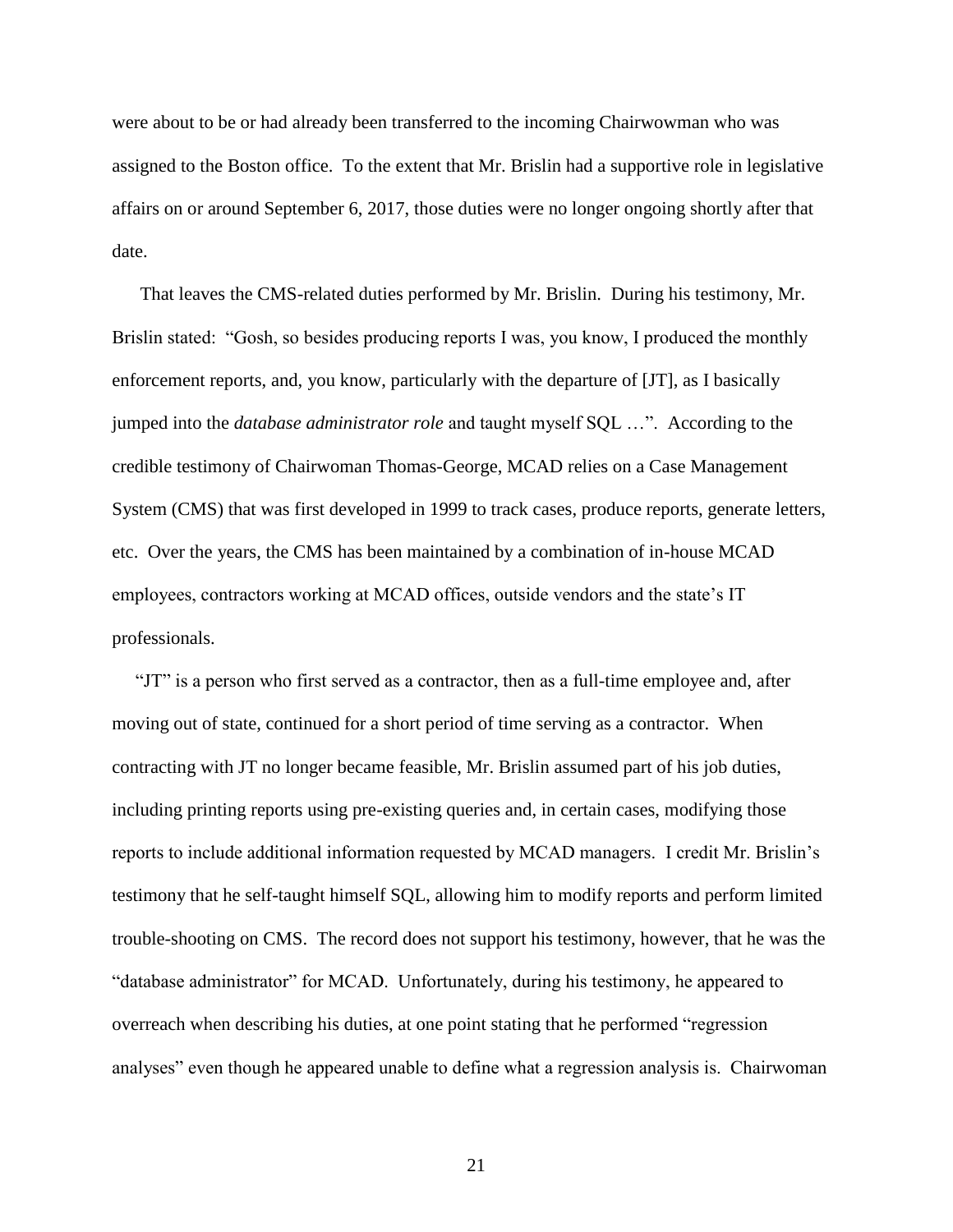Thomas-George walked through the various individuals and entities that are responsible for maintaining and upgrading CMS and the limited, but important role that Mr. Brislin plays in printing pre-existing reports and producing modified reports. These duties do not, however, constitute the role of "database administrator" or program coordination duties.

 In summary, this appeal does not involve a bona fide reclassification appeal filed by a state employee or manager. Rather, it is an ex post facto attempt to justify an impermissible request to promote Mr. Brislin without posting the position and grant him a pay raise that was not permitted by the collective bargaining agreement.

 Even, however, when viewed as a reclassification appeal, the evidence does not show that Mr. Brislin, while he was employed at MCAD, spent the majority of his time coordinating a program or programs. Rather, while he was employed at MCAD, Mr. Brislin provided important and valued administrative support, particularly to the former Chairwoman.

### *Conclusion*

For all of the above reasons, Mr. Brislin's appeal under Docket No. C-18-062 is hereby

#### *denied.*

reasons, the appeal under Docket No. C-16-137 is hereby *denied*.

Civil Service Commission

*/s/ Christopher Bowman* Christopher C. Bowman Chairman

By a vote of the Civil Service Commission (Bowman, Chairman; Camuso, Ittleman, Stein and Tivnan, Commissioners) on July 18, 2019.

Either party may file a motion for reconsideration within ten days of the receipt of this Commission order or decision. Under the pertinent provisions of the Code of Mass. Regulations, 801 CMR 1.01(7)(l), the motion must identify a clerical or mechanical error in this order or decision or a significant factor the Agency or the Presiding Officer may have overlooked in deciding the case. A motion for reconsideration does not toll the statutorily prescribed thirty-day time limit for seeking judicial review of this Commission order or decision.